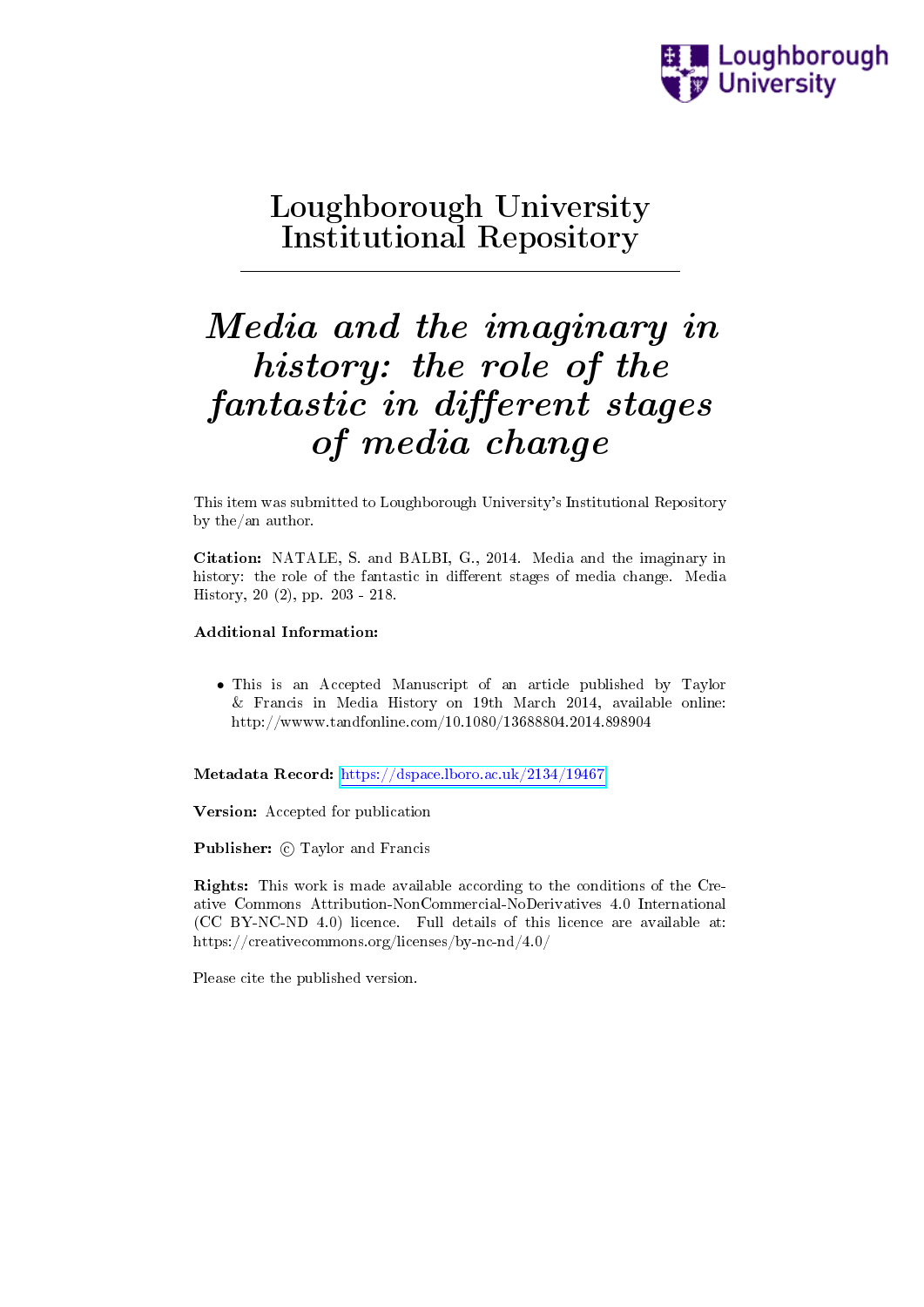Natale, Simone and Balbi, Gabriele. Media and the Imaginary in History: The Role of the Fantastic in Different Stages of Media Change. *Media History* (forthcoming in 2014).

#### AUTHOR'S DRAFT

**Media and the Imaginary in History: The Role of the Fantastic in Different Stages of Media Change**

Simone Natale, Columbia University

Gabriele Balbi, University of Lugano

#### *Abstract*

This paper discusses how media theory and history should approach specimens of evidence about the cultural reception of media pertaining to the realms of the fantastic, such as speculations, predictions, dreams, and other forms of fantasy regarding media. It argues that the role of the imaginary in the history of media can be fully comprehended only by employing a perspective which is dynamic in time. In different phases of a medium's evolution, in fact, we find different fantasies; it follows that we need specific approaches to study them. The article discusses fantasies which are specific to three stages in media change: those preceding the actual invention of a medium; those accompanying the earliest period after the introduction of a new medium; and those connected to old media.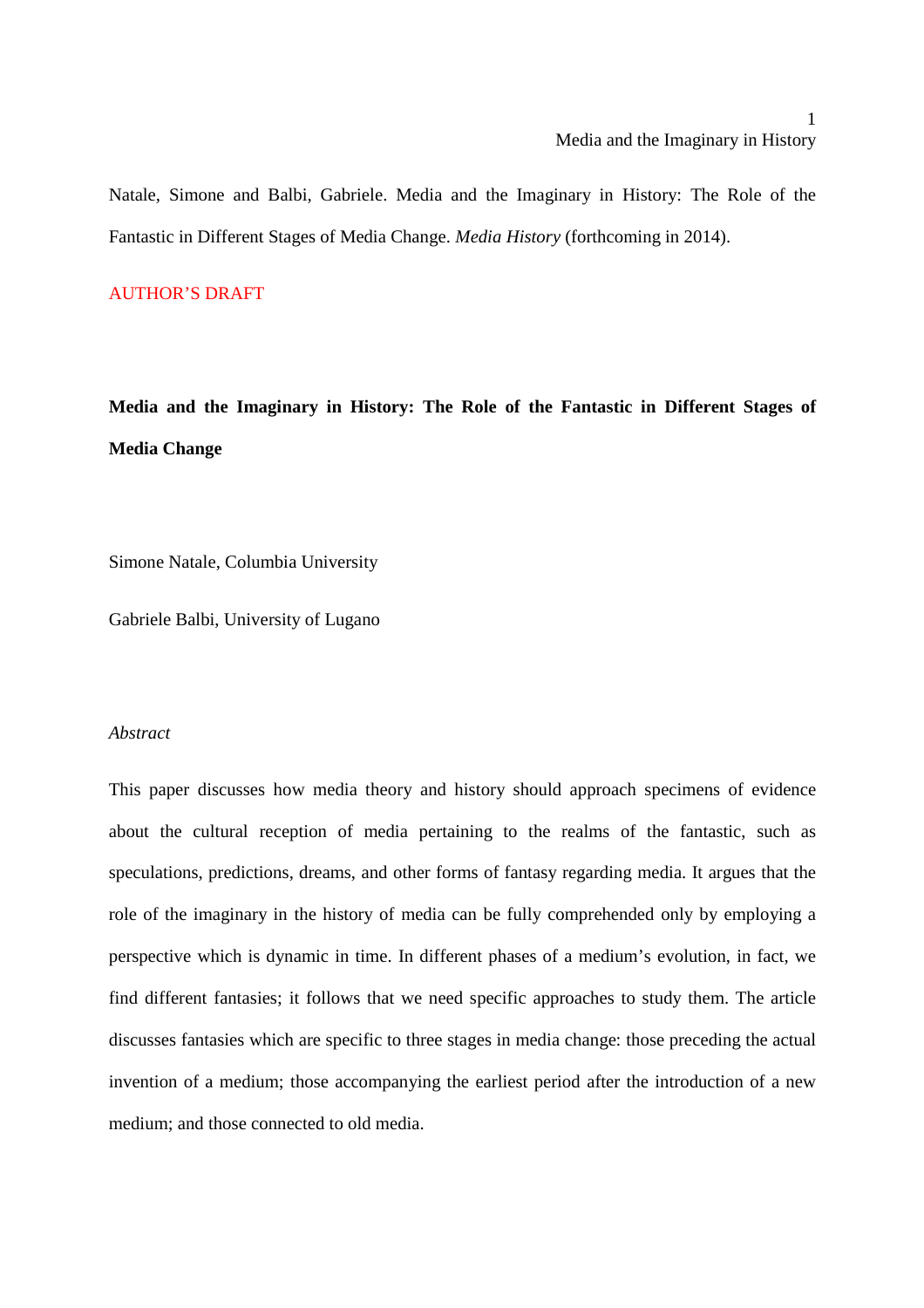Keywords: media history, imagination, media change, predictions, old and new media, media future, media theory, technological sublime

## **Media and the Imaginary in History: The Role of the Fantastic in Different Stages of Media Change**

Studying the way a technology is perceived within the public sphere means considering a broad range of elements, including popular fears and enthusiasms for innovation and progress, as well as political, economic, cultural, and social issues. While many of these aspects might appear relatively straightforward, there is a class of evidence about the reception of media which are particularly complicated to deal with: that of evidence which pertains to the realms of the fantastic, such as speculations, imaginary narratives, predictions, and other forms of fantasies regarding media technologies. Media scholars are often tempted to regard them as irrelevant to historical analysis. However, as Carolyn Marvin noted in her now classic work *When Old Technologies Were New*, these fantasies are important because they help us "determine what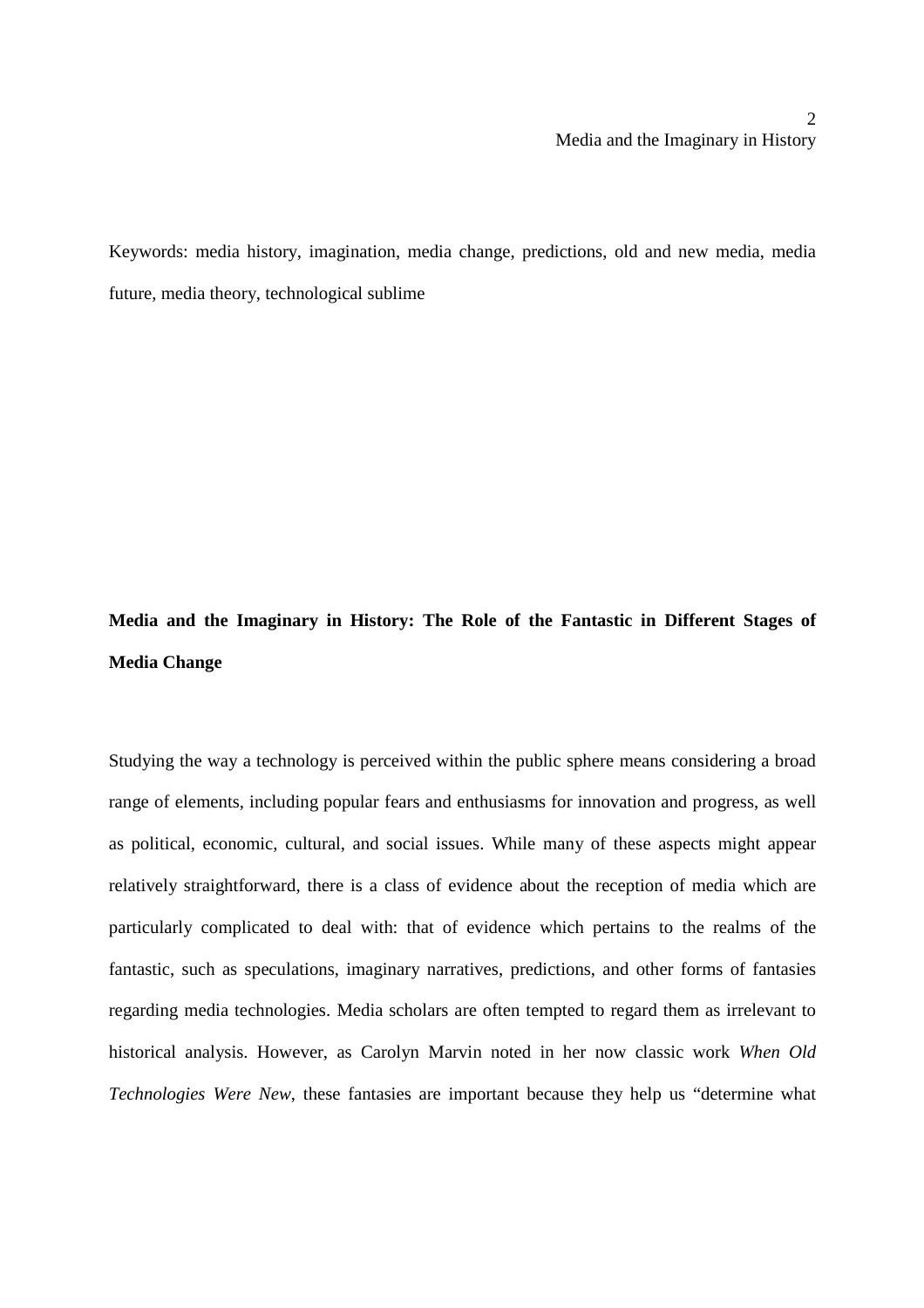'consciousness' was in a particular age, what thoughts were possible, and what thoughts could not be entertained yet or anymore" (Marvin 1988, 7).

Marvin's call for the integration of the imaginary into the history of media also acknowledged the methodological and theoretical difficulties that a similar attempt might prompt. For a discipline such as media history, which is strongly concerned with technologies and hence with machines, understanding the role played by human imagination is one of the most fascinating and, at the same time, difficult challenges. Whether called the *imaginaire* (Flichy 2007), media fantasies (Young 2006), or technological visions (Sturken, Thomas, and Ball-Rokeach 2004), this topic raises an array of problems and questions whose answers are complex and intrinsically problematic (see Natale 2012a).

Scholars in media history have approached the topic of the imaginary through a variety of theoretical and critical approaches. While reviewing all of these perspectives goes beyond the aims of this essay, we will consider two main traditions that have contributed to the prominence of the theme of the imaginary in media studies and shaped how this topic is addressed in contemporary scholarship. The first tradition, mainly developed by American scholars, is based on the idea of the "technological sublime" examined by Leo Marx in his seminal work *The*  Machine in the Garden: Technology and the Pastoral Idea in America (1964).<sup>1</sup> Considered as a specific character of American culture, the technological sublime refers to the experience of wonder which might be evoked, in industrial societies, by the contemplation of technological achievements. This notion received further attention in American media studies from James W. Carey and John J. Quirk, who applied this concept to the history of communication technologies

The term "technological sublime" was coined by Miller (1965), before being taken up by Leo Marx. For a useful<br><sup>1</sup> The term "technological sublime" was coined by Miller (1965), before being taken up by Leo Marx. For a usefu overview of the use of this concept, see Nye (1994)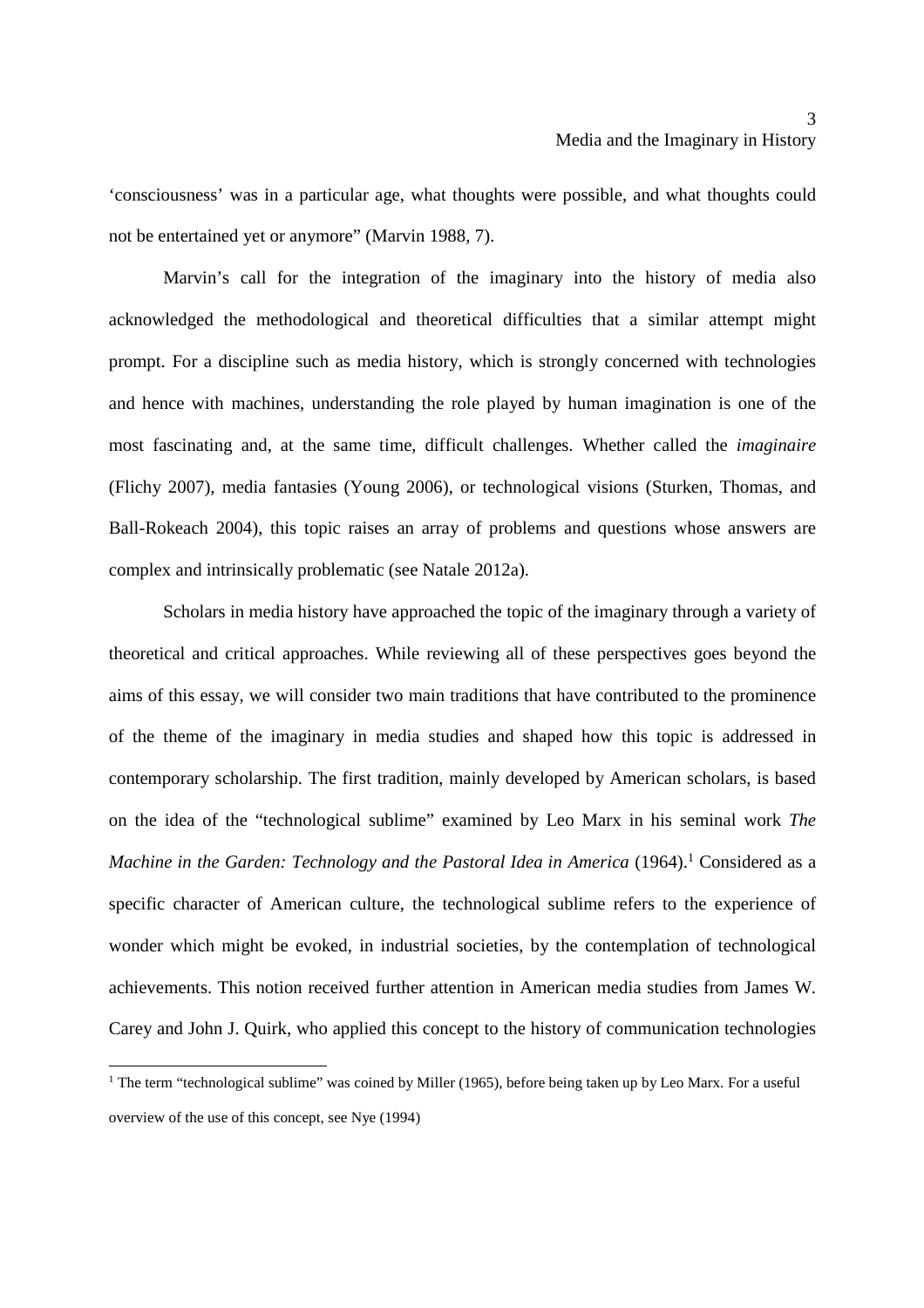$\Delta$ 

and coined the term of the "electrical sublime" (Carey and Quirk 1970), a notion that strongly influenced following generations of scholars. Carolyn Marvin, who was Carey's doctoral advisee, drew on his ideas when she pointed to the study of fantasies and speculations as one of the aims of media history (Marvin 1988, 7). Likewise, the electrical and technological sublime reverberates in the works of other leading scholars in contemporary media history, including David E. Nye, Joseph Corn, and Lisa Gitelman.

The second tradition to have shaped the study of the imaginary in media studies is media archaeology. Under the influence of German media theorist Friedrich Kittler, media archaeology was mostly elaborated by Central and Northern European scholars. While research in this area has been often characterized by a certain methodological anarchy (see Natale 2012b), media archaeologists have the merit of having taken into account the issue of elements of the imaginary and fantastic in media history (Kluitenberg 2006, Andriopoulos 2005). For media archaeology, beliefs and fantasies, including religious visions and "narratives of madmen" (Huhtamo and Parikka 2011: 25), are pieces of evidences just as relevant to historical analysis as patents and institutional sources. As Erkki Huhtamo put it, "any source - be it a detail of a picture or a part of a machine - can be useful if we approach it from a relevant perspective. There is no trace of the past that does not have its story to tell" (Huhtamo 1997: 221).

Although both traditions have contributed to direct historians' attention toward the relationship between media and the imaginary, ultimately neither has been able to provide a coherent theoretical framework. Programmatically opening to historical analysis territories previously considered marginal, media archaeology has not gone far beyond its polemical aims, lacking a convincing paradigm to explain the role of human imagination in media history. Similarly, the tradition that originated in the United States failed to provide clear answers to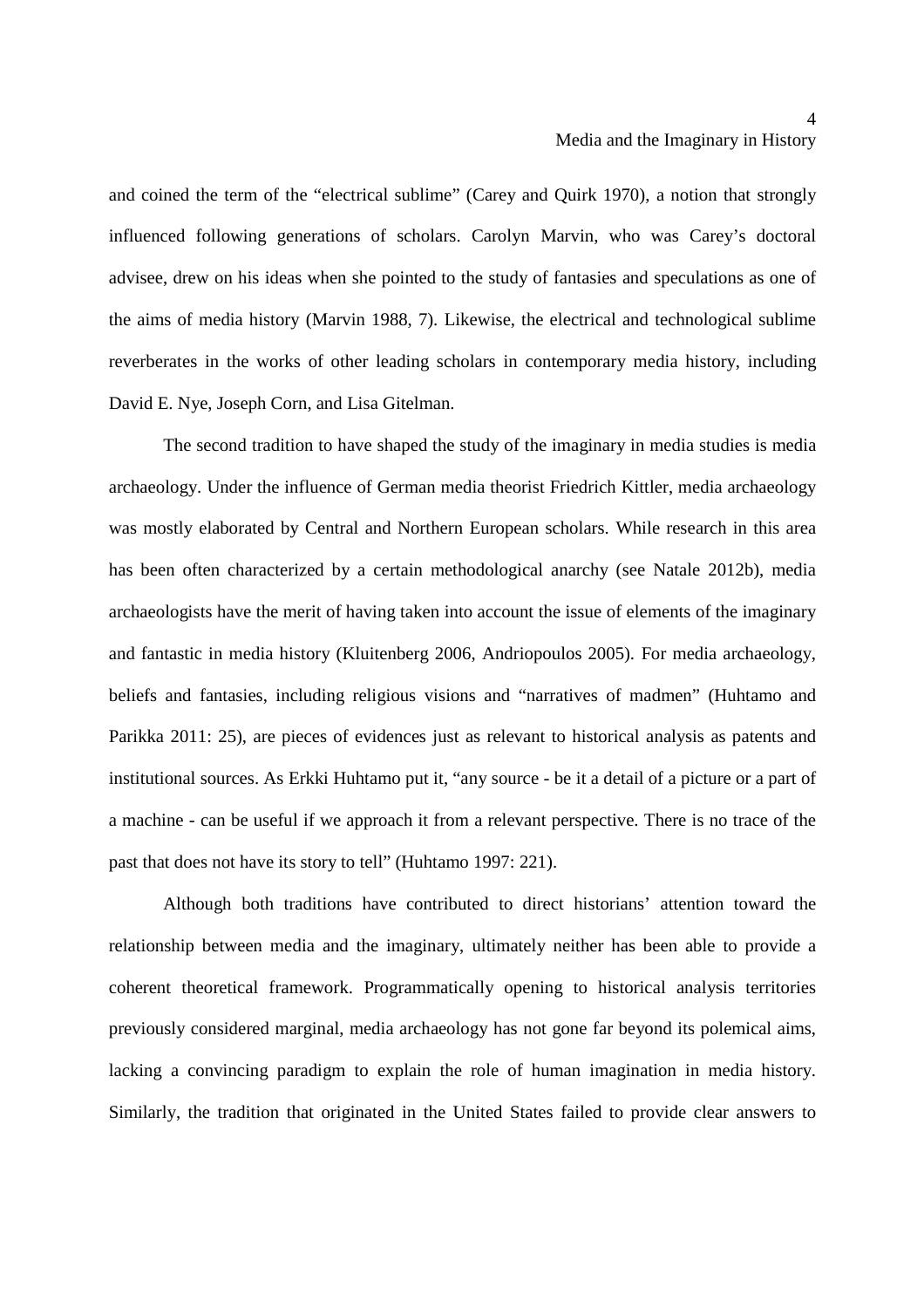5

some pressing questions, such as how the discourse on the "technological sublime" can produce evidence of historical meaning. The question of how this area of inquiry should be defined and addressed has been largely left unanswered.

Why have these scholarly traditions failed to develop a solid theoretical framework with which to address the imaginary as a structural component of media history and to clearly define the imaginary as an area of inquiry? Our answer is that approaches to the imaginary in media history have not yet considered media from a perspective which is dynamic in time. Media continuously change in nature, uses, technology, audiences, and significance (Uricchio 2003, 35, Brügger 2002, Poster 2007, 46); the result is that in each moment in a medium's evolution we find different fantasies, and we need specific approaches to study each.

In order to fill this gap, this article will propose that the imaginary should be integrated into media history through an examination of its role in specific phases in the "life cycle" of each medium (Lehman-Wilzig and Cohen-Avigdor 2004, Stöber 2004, see Neuman 2010). We will show that media interact with human imagination in different ways in different moments of their evolution. In the first of the following three sections, we discuss fantasies that are conceived before the invention of a medium, and are therefore considered "media prophecies" (Nye 2004). The second section is dedicated to fantasies associated with the earliest period after the introduction of a medium – fantasies that arise, in other words, when a medium is *new*. Finally, the third section addresses fantasies connected to what media historians call "old" media, once the technologies are fully institutionalized or have even become obsolete.

#### **1. Before the Medium: The Case of Media Prophecies**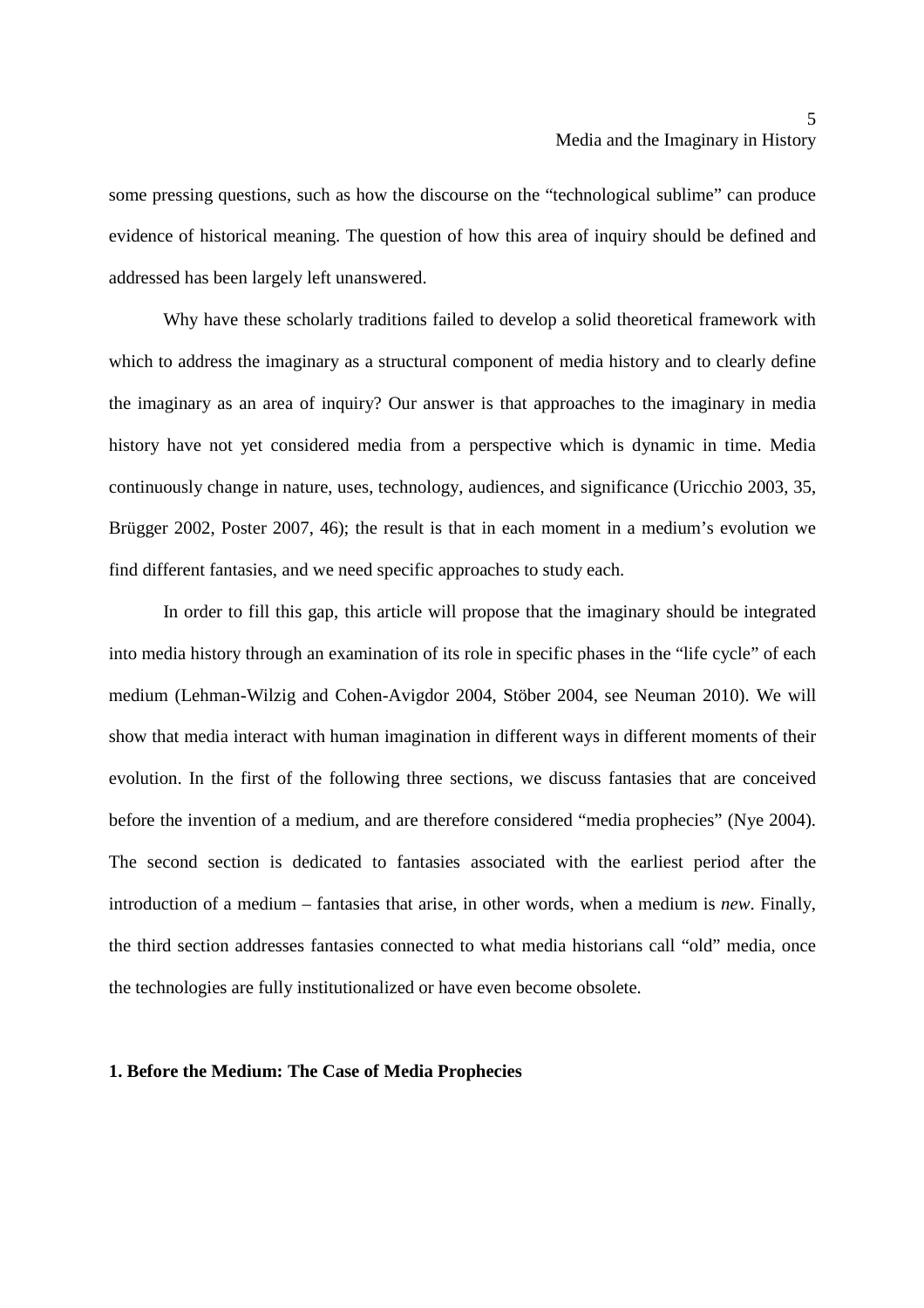In 1930, *Popular Mechanics* published an article entitled "Prophets and Their Prophecies." The "prophets" to whom the magazine referred were not religious leaders such as Jesus or Mohammed, but instead the authors of forecasts and predictions about the marvels of modern technology. The author of the article described how many of the inventions widely used at the time had been foreseen in previous decades and centuries by scientists, intellectuals, and writers. Thomas Edison, for instance, had predicted the advent of something similar to telephony as early as 1878, before Alexander Graham Bell's invention had gone into use. Popular science fiction writers had fantasized about technologies like the atomic submarine in the nineteenth century. Among others, the article discussed Jules Verne:

"Jules Verne (…) is the major prophet of modern civilization. In the strict sense, he was a scientist as well as a fiction writer. His description of airplanes, submarines, rockets and engines aroused jeers and hoots, and his defence was, Man can achieve what man can imagine" (1930).

In the history of media there are frequent predictions about future technologies which have—at least apparently—been fulfilled (Corn 1986, De Sola Pool et al. 1977). In certain cases, predictions and speculations about future technologies seem to have actually played a role in the research leading to the innovation. One example is photography, the basic functioning of which was predicted long before the invention of a working technique, and this in turn inspired the work of those who invented photographic processes (Batchen 1997). Another example is the case of artificial intelligence technology, the development of which in the 1950s-1970s was influenced by speculations about its future capacities (Natale and Ballatore 2012).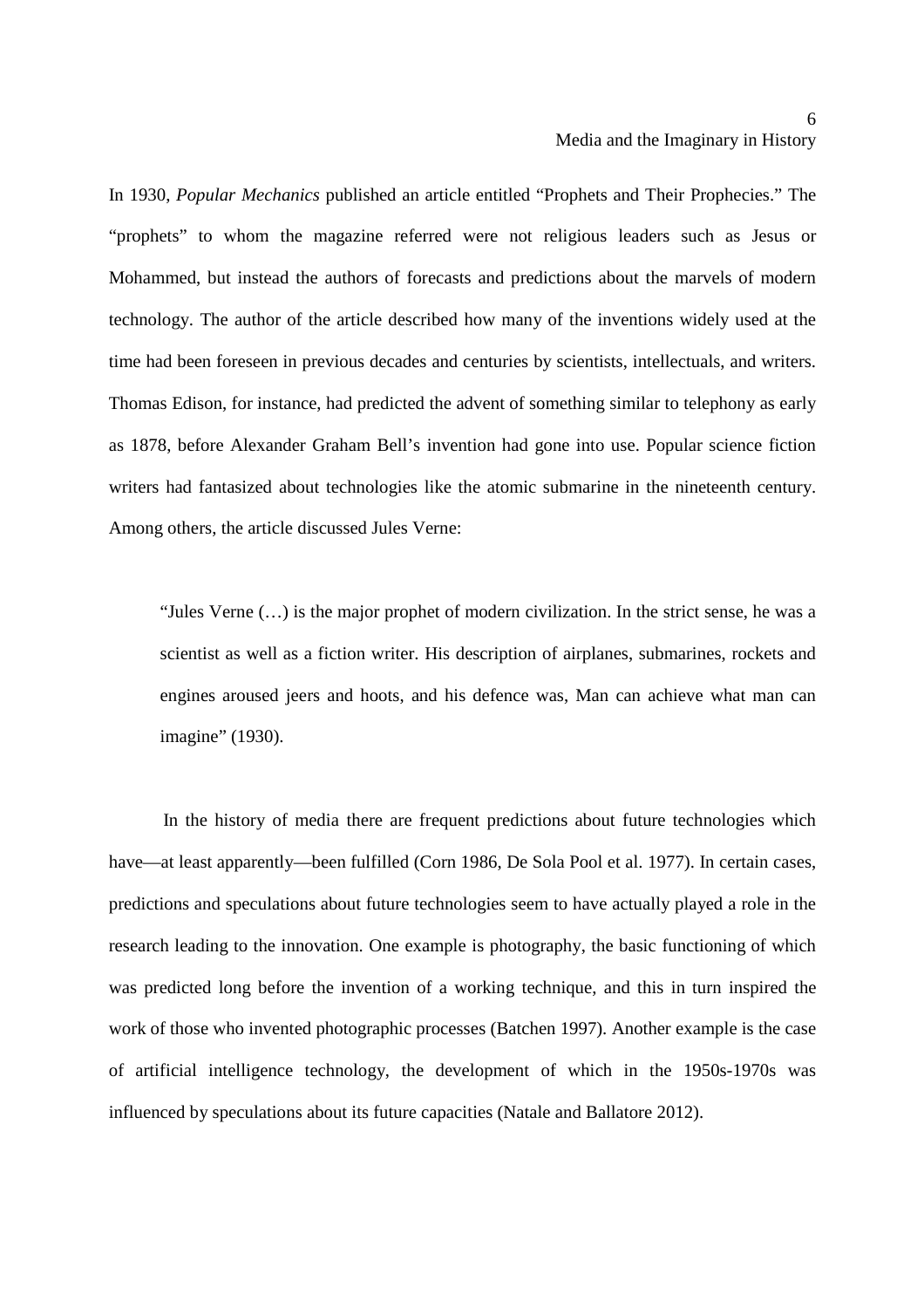## Media and the Imaginary in History

Because predictions about communication technologies hint at something that does not yet exist, *imaginary* in its essence, such predictions can be regarded as a specific type of media fantasies. This is the pre-history in the "life" of a medium, the period before its actual appearance.<sup>2</sup> Media fantasies go beyond real media, envisioning radically new and nonexistent media (Kluitenberg 2006). This brings us to the question: How should media history consider and study the specific variety of speculations and fantasies that describe the media of the future?

The fascination for and popular interest in prophecies about technology is connected to the degree by which such prophecies are considered likely to come true. Predictions and futuristic fantasies are narrative constructions whose appearance of trustworthiness is based on factors such as the reputation of the author, the publication or context in which they appear, and the way technology is presented and imagined in the public sphere (Nye 2004). As Vivian Sobchack suggests (2004, 145), media prophecies are largely projections of the way we experience technology in the present, and they can help historians to better comprehend the social and cultural perception of a technology. In other words, predictions should be considered as evidence of the way a medium is imagined at the time the prediction is made, rather than as the pre-vision of a medium yet to be invented.

Take, for instance, the case of French science fiction writer Albert Robida, who in his futuristic novel *Le vingtième siècle* conceived a medium called the "telephonoscope." This imaginary device, which to the contemporary reader will recall television or the videophone, was

-

<sup>&</sup>lt;sup>2</sup> The idea that a medium might have a "pre-history," albeit problematic on a theoretical level, has been extensively developed within film studies. In this area, scholars have explicitly analyzed technologies such as philosophical toys, photographic techniques and projecting media as antecedents of the cinema. See, among others, (Mannoni 1995, Ceram 1965, Friedberg 1994)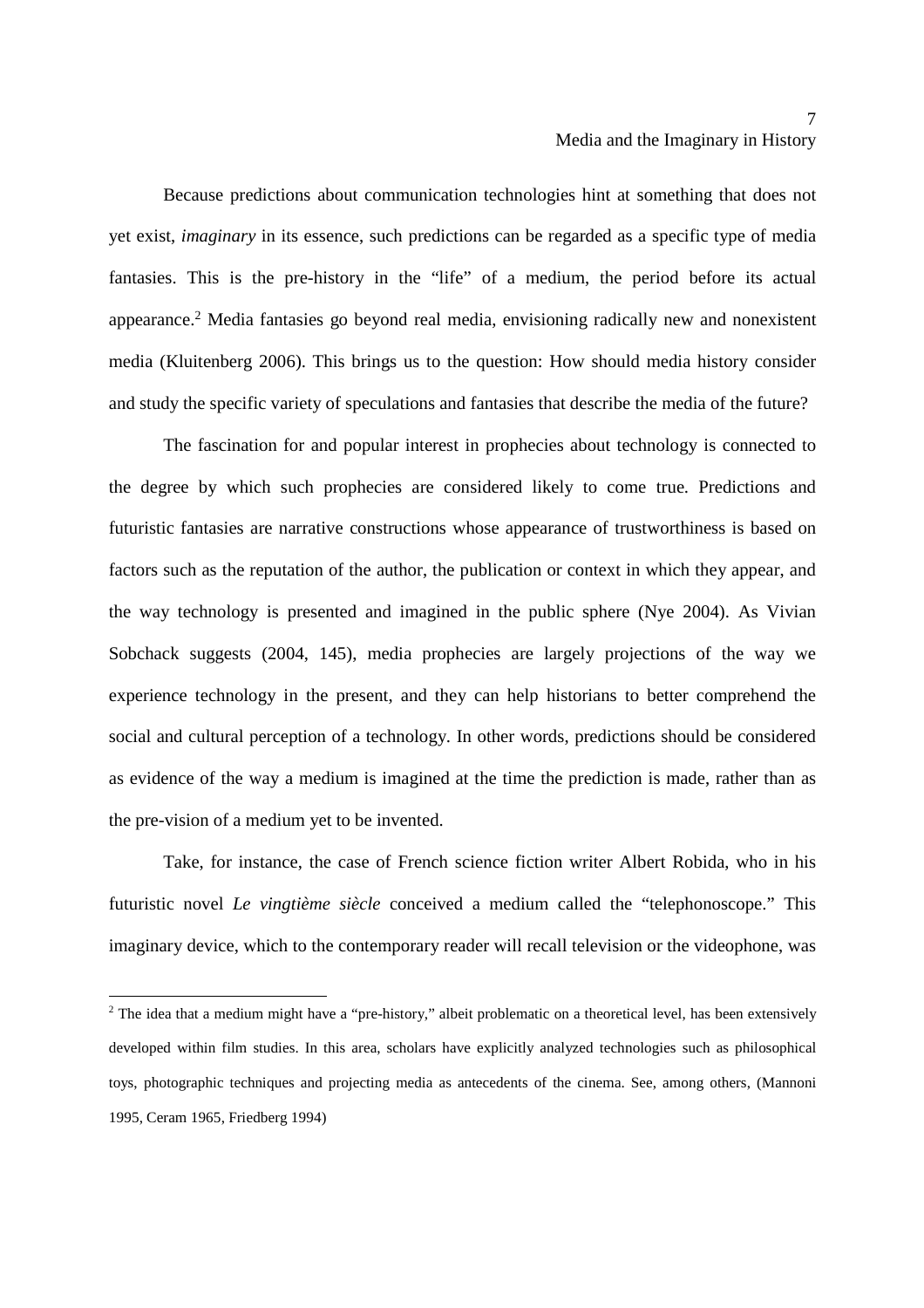represented as an implementation of two other media, the telephone and the theater. The telephonoscope added a visual dimension to the acoustic telephone and was also able to bring theater plays at home, as television would later do (Robida 1883).

The interest of Robida's writing, as Philippe Willems notes, rests mainly in the fact that the writer inserted the fictional characters in an environment set in another time and elaborately detailed, thus resembling a historical novel providing a careful description of the Paris of the future. This results in the reader partially forgetting the fictional character of the story (Willems 1999). The use of this narrative strategy, together with the drawings with which Robida, a gifted illustrator, accompanied the novel, makes *Le vingtième siècle* a work whose fictional framework does not weaken but instead empowers the impression of trustworthiness generated by its claims about the future (Müller 2000, 117-130).

Did Robida's telephonoscope actually forecast television or the videophone? On the one hand, the device depicted in his novel replicates quite well some characteristics of these media. On the other hand, the telephonoscope tells us much more about the media of Robida's time than about those of later eras. If we consider the ways in which the depiction of the telephonoscope relied on such media as the theater and the telephone, we realize to what extent the imagination of Robida's device was stimulated by the existence of the latter. In a certain sense, the anticipation was not so much created by Robida's prediction as by the theater and the telephone themselves, whose technical and cultural existence made future media possible. "Old" media technologies are the basis on which innovation becomes possible, and the new medium finds in the old ones many of its technical, socio-cultural, and organizational "novelties" (Acland 2007, Bolter and Grusin 1999, Gitelman 2006, Balbi 2012, Thorburn and Jenkins 2003). As Rudolf Stöber puts it, "the new technology improves something old. For example, Johannes Gutenberg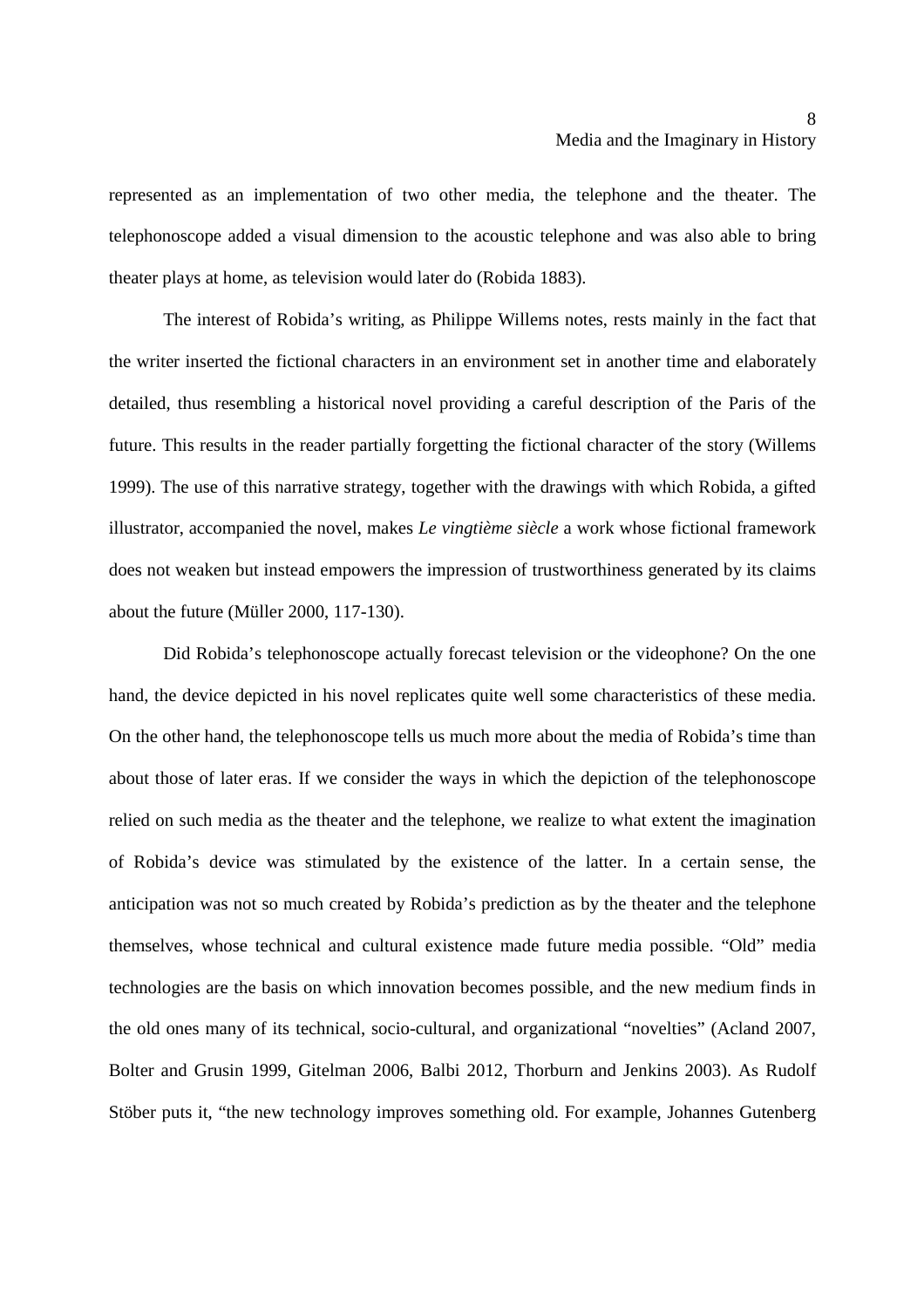9

did not invent the printing press, but he invented printing with removable letters. In other words, he improved writing and copying" (Stöber 2004, 487).

It is interesting to note that the fulfillment of a media prophecy is often established arbitrarily, when someone decides that a speculation of the past should be regarded as the anticipation of the new. Such fulfillment requires a certain degree of imagination itself, as do other predictions, like the horoscope and the magical or religious prophecies which, interpreted *a posteriori*, seem to have perfectly forecasted the future (Ortoleva 2011). This is affirmed by the way in which Robida's prediction was inserted into the history of "new" media that came later. During the twentieth century, explicit references to Robida's idea appeared in the launch of a new, now largely forgotten medium: the circular telephone. This was nothing but an application of the telephone which differed from traditional point-to-point communication: through a one-tomany telephone network, a central switching office transmitted news, entertainment and various programs to subscribers' houses with a precise schedule, elements that radio would later adopt with few changes (Balbi 2010). The circular telephone became popular in countries such as France, Hungary, England, the United States and Italy. Revealingly, both the Hungarian and the Italian flyers promoting this service mentioned the name of Robida and his "theater at home" as the model on which the circular telephone was built:

Years ago, a writer of genius wrote a novel on wonders and unheard improvements of the upcoming century. This writer was Robida and he was able to forecast dirigibles and submarines; in his book he described a tool that would provide conferences to its audience and would let them hear, at home, plays and concerts. Mr. Robida prophesied this invention by the end of the twentieth century, while a few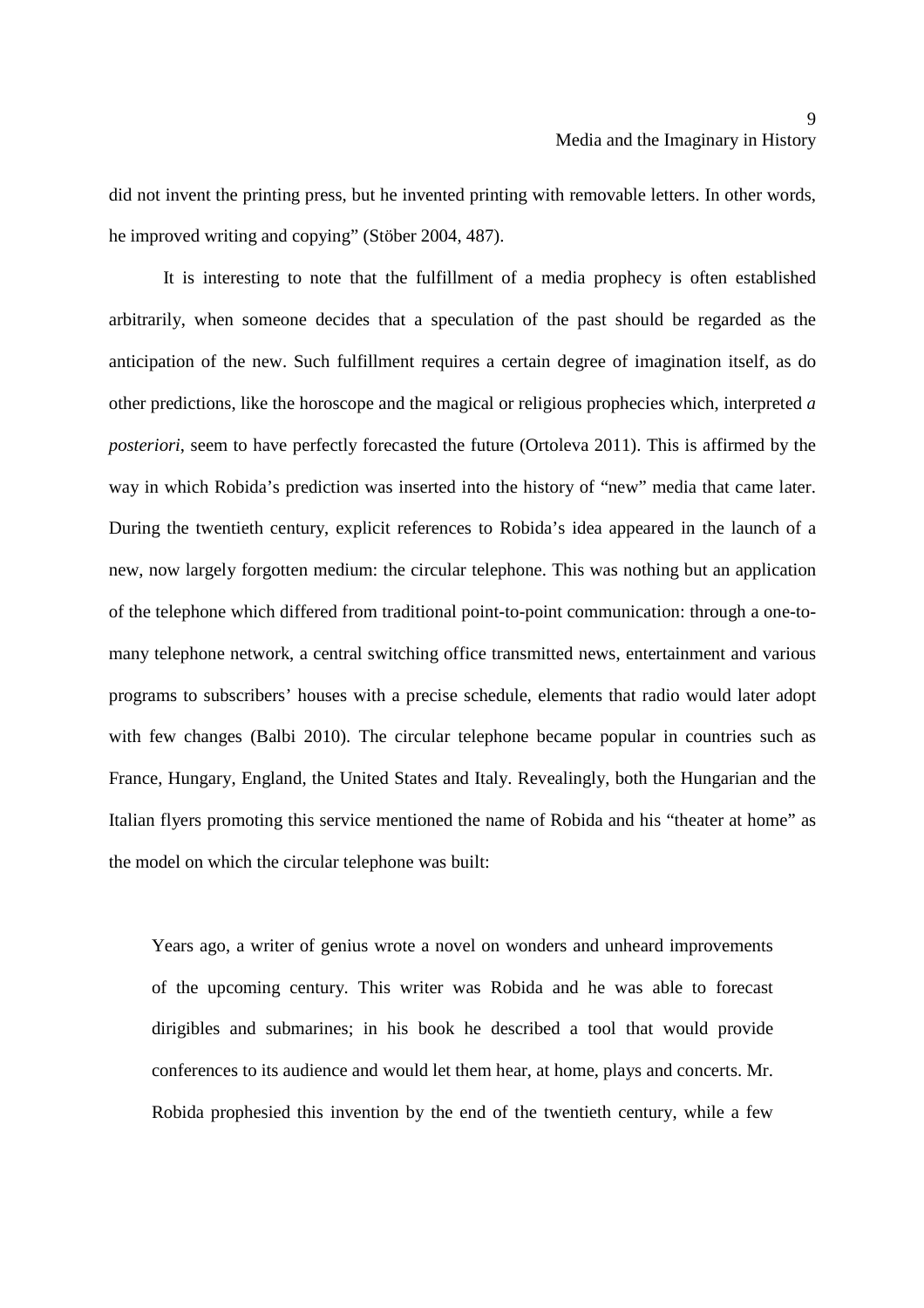years later a smart technician from Hungary, without waiting so much, *imagined* a similar communication system based on the telephone and he put it into practice in Budapest, with this simple slogan: "Mr. Robida's *fantasy* got one century wrong." The audience immediately said that Mr. Puskas (how the Hungarian technician was called) was a genius and the Telephone Hirmondò (how the invention was called) a wonderful business that went ahead of Mr. Robida's *fantasy*. (n.d.)<sup>3</sup>

The ad explicitly referred to Robida's book as a relevant source of fantasy and imagination, two words which were employed in this advertising brochure. The message provided in the advertisement was that the science fiction writer and the inventor had created something different, but intrinsically connected, and that Robida's imagination was instrumental in the invention of the circular telephone.

 The way Robida's telephonoscope was used as an advertising argument for the launch of the circular telephone provides a valuable example of how media prophecies are often validated *a posteriori*. The context of appearance for such a validation, an advertisement for the circular

-

<sup>3</sup> Italian original: "Anni or sono un romanziere di genio scrisse un'opera sui prodigi e sugli inauditi progressi che si sarebbero realizzati nel secolo venturo. Lo scrittore si chiamava Robida e come seppe prevedere i palloni dirigibili e i sottomarini, descrisse nel suo libro una macchina che avrebbe dato conferenze ai suoi ascoltatori e li avrebbe messi in grado di sentire a casa propria le recite dei teatri e dei concerti. Il sig. Robida profetizzava questa invenzione appena per la fine del secolo XX mentre poco dopo un bravo tecnico ungherese, senz'attendere tanto, immaginò un sistema di comunicazioni telefoniche del tipo di quelle preconizzate dal brillante scrittore e le pose in pratica a Budapest, con questa semplice osservazione: "La fantasia del sign. Robida si è ingannata di un secolo". Il pubblico disse subito che il sign. Puskas (così si chiamava il tecnico Ungherese) era un uomo geniale e l'"Araldo Telefonico" (così si chiamò l'invenzione) una meravigliosa organizzazione che superava di molto la fantasia del sig. Robida."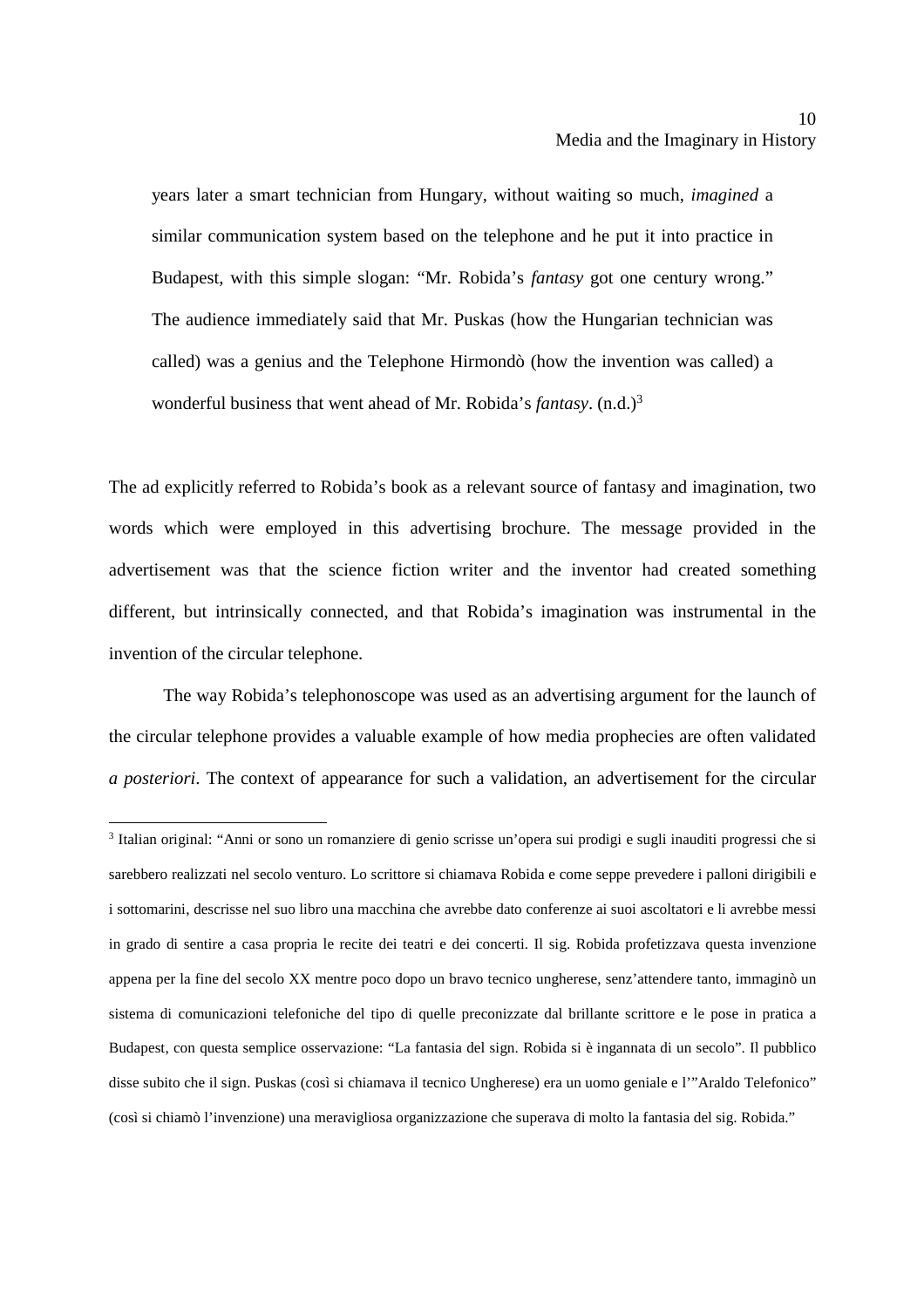telephone, is revealing of how the media prophecy was decontextualized and re-used for particular purposes, in this case, for advertising. It follows that media historians should resist the temptation to validate past media prophecies and instead explore the relationship of these prophecies to the culture of the time in which they were created. Predictions such as Robida's should be considered in connection with the "old" media that make it possible to conceive of this particular imagination or fantasy, not with the media of the future. In this way, media prophecies become relevant evidence on the limits of imagination of a certain age; to use Marvin's words again, they become a way to comprehend "what 'consciousness' was in a particular age, what thoughts were possible, and what thoughts could not be entertained yet or anymore" (Marvin 1988).

### **2. When the Medium is New: Imaginary and Interpretative Flexibility**

Relying on the consideration that every medium has once been "new," novelty has recently become one of the key categories for media history. Authors such as Marvin (1988), Gitelman (2006), Bolter and Grusin (1999), and Jenkins (2006), among others, have argued for the importance of a historical interpretation of the category of *newness* in reference to communication technologies. Following this line of scholarship, novelty is the second phase in a medium's life which we take into consideration.

Scholars addressing the concept of new media have devoted significant attention to the issue of "media fantasies". The authors of a collection of essays on technology and the imaginary, for instance, argue that a new medium "is almost inevitably a field onto which a broad array of hopes and fears is projected and envisioned as a potential solution to, or possible problem for, the world at large" (Sturken, Thomas, and Ball-Rokeach 2004, 1). Similarly, media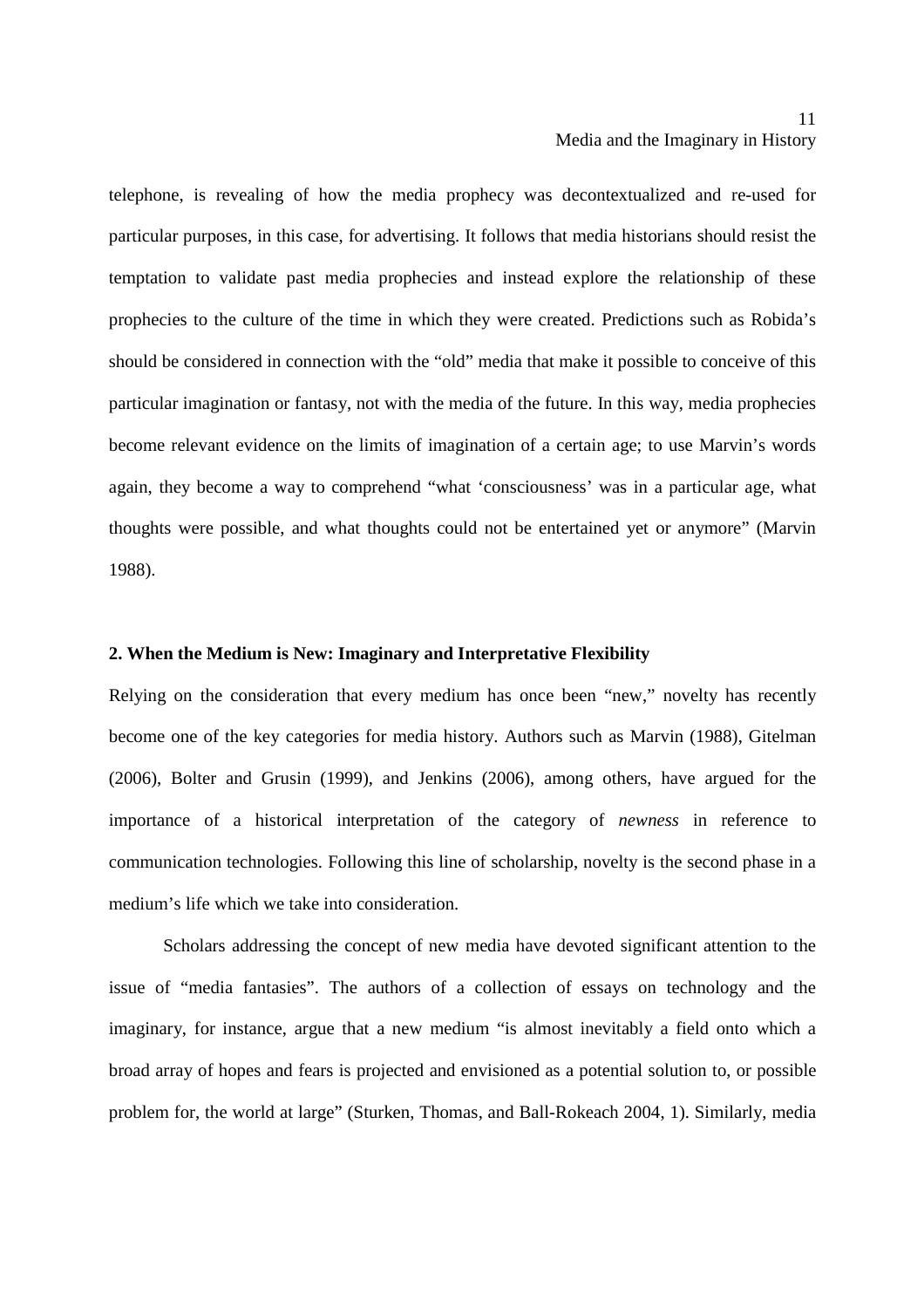historian William Boddy, in his book *New Media and Popular Imagination*, documents how "alternately fearfully and euphoric representations" (2004, 4) accompanied the introduction of radio, television, and digital media.

While these contributions have done much to stress the symbolic relevance of newness for the cultural reception of technologies, less attention has been given to the question of how media fantasies may contribute to the early development of media. In order to fill this gap, we propose to integrate into the paradigm of old and new media elements of a field which has reached a high level of methodological complexity: the Social Construction Of Technology (SCOT). As we will argue, the concept of "interpretative flexibility" developed within the SCOT framework may provide a valuable contribution to bridging the apparently divergent areas of human imagination and technological devices.

According to the SCOT framework, a new technology is often used in its early phase for different purposes by different social groups, and every group fights to impose a specific meaning on the novelty. This phase of uncertainty is termed "interpretative flexibility," because the new technology is malleable and can be interpreted in many different ways. In a certain sense, the new technology is to be regarded not so much as a single technology as a continuum of possibilities. According to the SCOT framework, this process ends when a specific and unique use overcomes other possibilities: this is termed the "closure of flexibility" (Pinch and Bijker 1987, 419-424, Bijker 1995).

During the "interpretative flexibility" phase, new media stimulate an array of different conceptions. This is the stage when different ideas and possibilities are proposed and new technologies are discussed and debated. How to use a new technology, how to integrate it into everyday life, how to solve long-term problems adapting and adopting it: these are only some of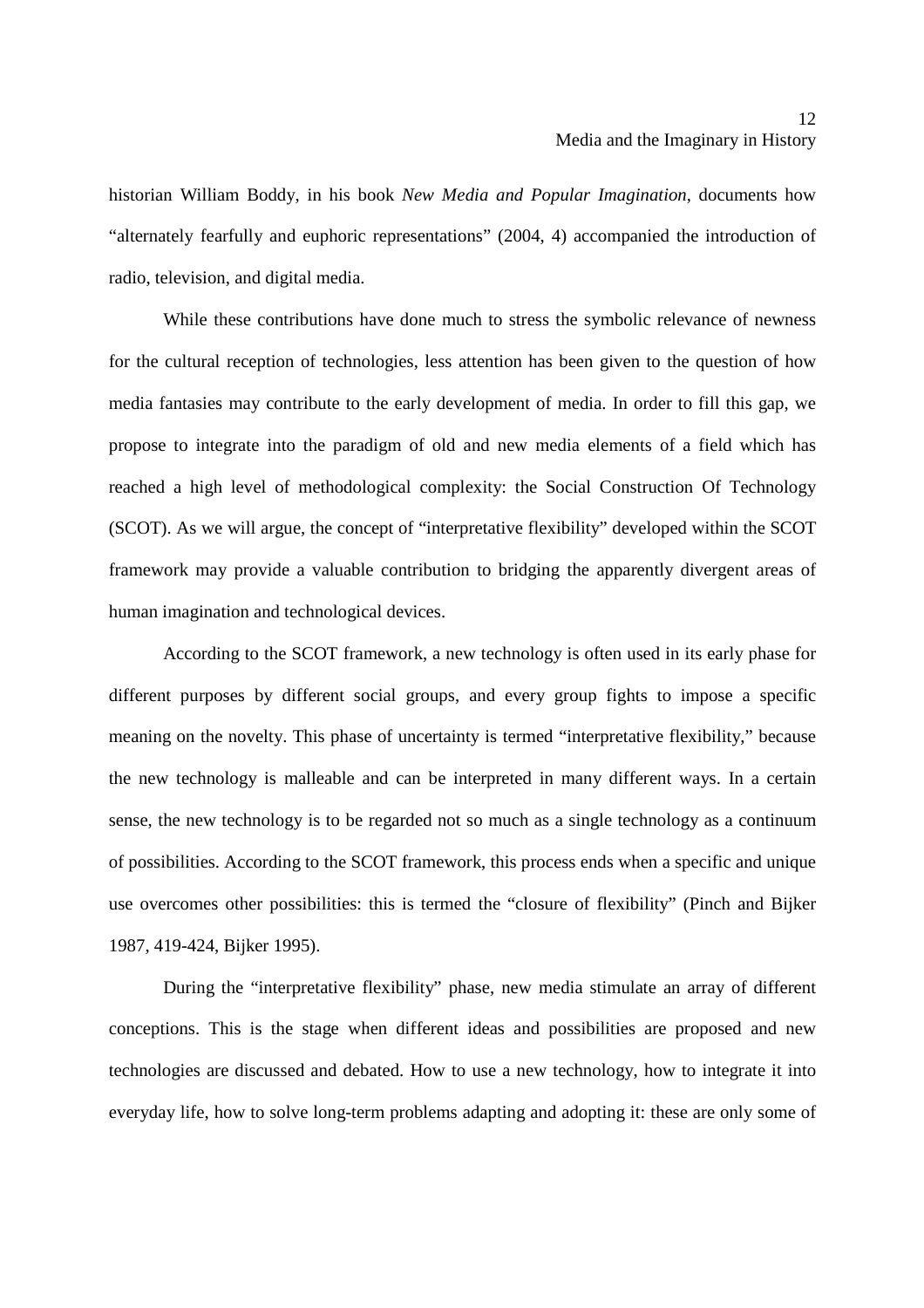the questions and needs that social groups imagine, debate and solve in the early phases of the life of new media. Many of these early visions and uses of new media will disappear in later stages, others will yield secondary and alternative uses of these or other media, and only a few will be part of the dominant identity of new media – becoming, in a word, "mainstream."

The concept of interpretative flexibility has been employed with regard to the history of several media technologies. Deac Rossell, for instance, applies the SCOT framework to the case of cinema, noting how its invention and early development were based on the convergence of different social and professional groups, such as magic lanternists, photographers and showmen, each of which groups gave a different interpretation to the new medium (Rossell 1998). Andreas Fickers recently argued that radio sets could be directly linked to the ways in which radio broadcasting was imagined. The radio dial of the 1920s, for instance, was a "mediating interface" which emerged through three different elements: the appropriation of an imagined space known as the ether; a change in receivers' design following a major shift in social interaction with the radio; and, finally, a consequence of the broadcast spectrum regulation by the International Broadcast Union, without the wave frequencies of which the radio dial could have not been imagined. According to what Fickers terms "SCOT reloaded," the imaginary plays a role in the emergence of the different interpretations and uses which contribute to the social construction of a new medium (Fickers 2012). In the novelty phase, imaginations, fantasies and attempts at prediction contribute to the construction of different interpretations and possible uses for the new medium.

Let us further consider the case of radio in the first two decades of the twentieth century. The new wireless technology launched by Marconi at the end of the nineteenth century was extremely flexible: thought of as the "natural" replacement for wired telegraphy, in particular for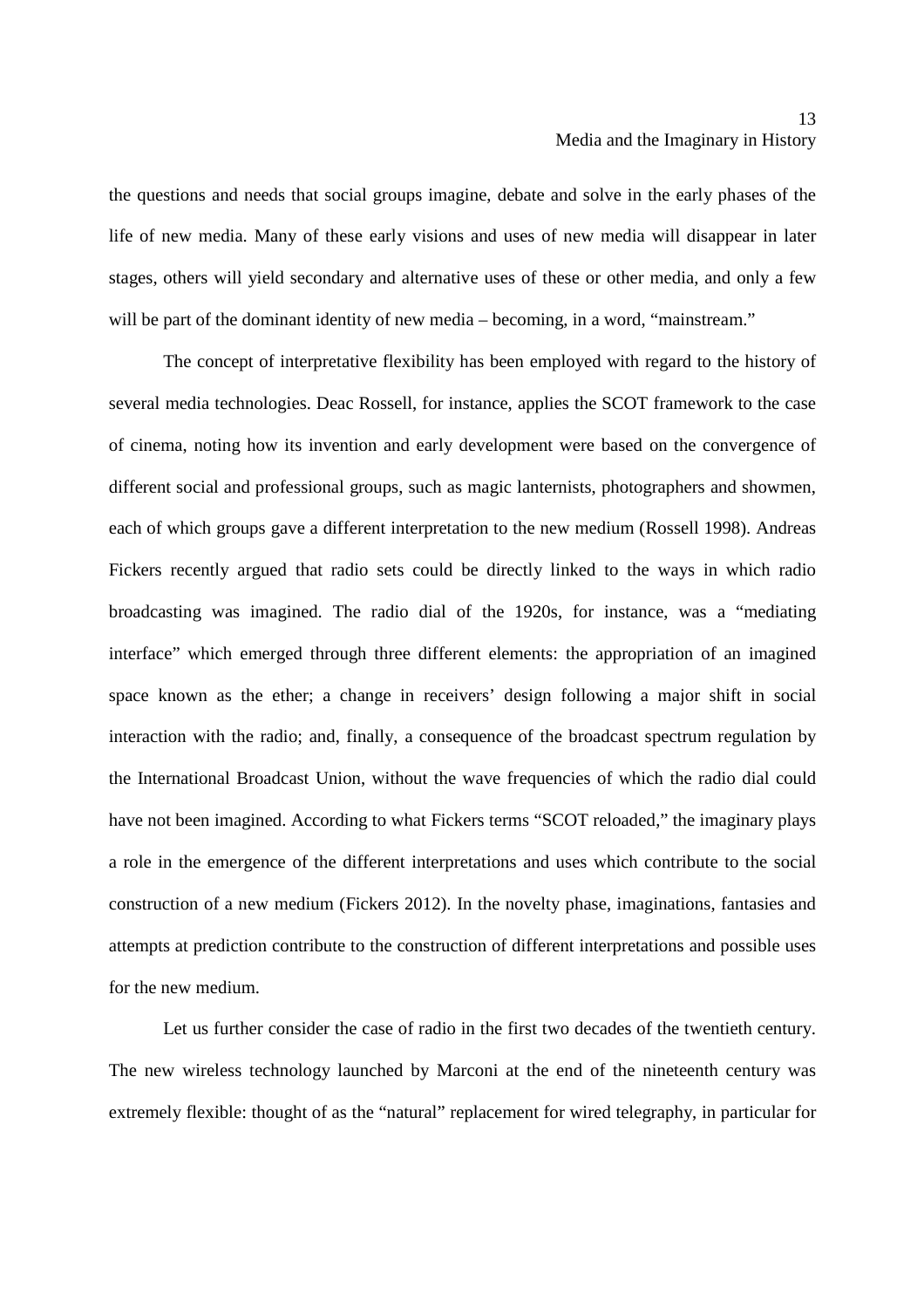long-distance communication, and as a competitor to undersea cables (Hong 2001), it was also imagined, in particular by the physicist Nikola Tesla, as a system for transfering electric power without wires (Carlson 2005), a tool for ships and land stations to identify their location in space (Brown 1996), and even as a possible explanation for the functioning of telepathic powers (Natale 2011, Andriopoulos 2005). Moreover, it was later used as a one-to-many medium: radio broadcasting, a technical and cultural option embedded in the technology of the wireless, was discovered only twenty years after its "invention" (Douglas 1987). As the wireless was in its infancy, different ideas and different imaginations were applied to the new medium, producing different ideas of new media: telegraphs and telephones without wires, the transfer of electricity, a detection tool later called radar, and ultimately what might be considered the most important medium of the twentieth century, broadcasting.

The case of the wireless shows that competing fantasies around a new medium can contribute to its development. As Jennifer Uglow has written, technological innovations are always the result of imaginative work, "the physical incarnation of vision by means of technical skill" (Uglow 1996, 3). This is particularly true, as De Sola Pool notes in his insightful analysis of predictions made about the future of the telephone in the first years after its invention, if the fantasies about the possible applications and development of a medium are made by its inventors and early developers. Their ideas are the most successful in part because these are persons who are able to fulfill their own prophecies. Early developers "had inventions, a vision of how the inventions could be used, and they controlled the businesses that implemented those visions" (De Sola Pool et al. 1977, 129).

In summary, fantasies and speculations about new media provide a pool of ideas, a reservoir of possible interpretations for experimentation and application. Literature on the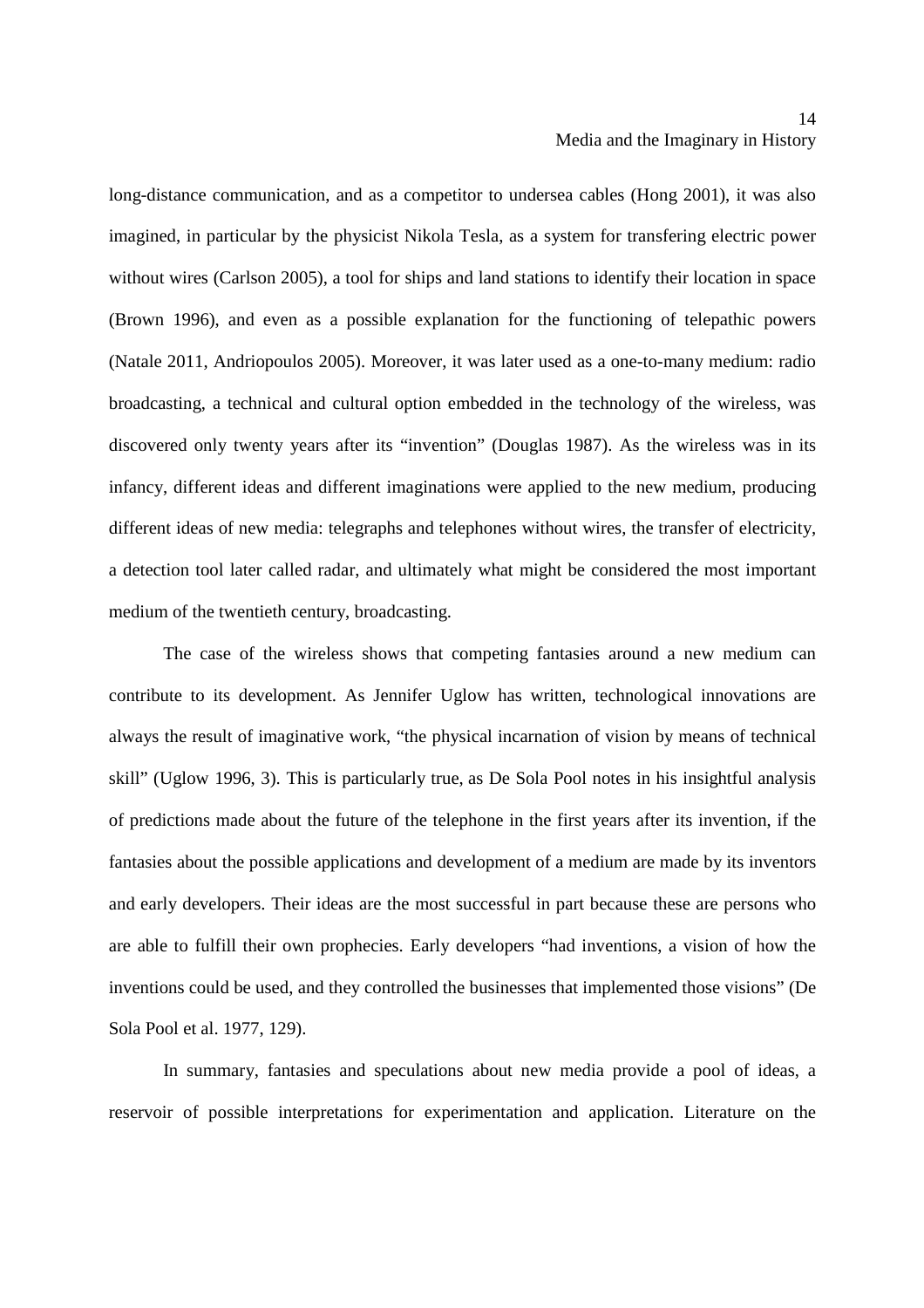media's novelty period can benefit from the contribution of the SCOT framework by employing the concept of interpretative flexibility to better comprehend the process of constitution and institutionalization of a new medium. The imaginary of a new medium is to be seen, in this regard, as one of the contexts in which competing ideas of how a medium may develop are conceived and discussed.

#### **3. Fantasies of Obsolescence and Death: The Imaginary of Old Media**

In a collection entitled *Residual Media*, Charles Acland (2007) proposes a series of reflections on how processes of obsolescence influence the development, the reception and more generally the history of media technologies. Exploring the idea of residual media, meaning all of the ways by which media are recycled, neglected and discarded, Acland calls our attention to the importance of the old in media history. This section, responding to Acland's call, takes into account fantasies appearing after a medium has completed the process of institutionalization, in other words during the "old age" in the life of a medium.

In the last two decades, media historians have strongly focused on the early stages of communication technologies' lives. Taking into account the periods "when the old media were new" (Marvin 1988) has benefited the field, which has found a valuable rhetorical and argumentative point as well as an element that offers rewarding comparisons with the contemporary reality of "new" digital media (Park, Jankowski, and Jones 2011). This has also resulted, however, in the tendency of contemporary media history to take positions that accord an excessive privilege, if not sufficiently problematized and discussed, to the novelty period, often neglecting the other stages in the evolution of a medium, such as the maturity stage. We should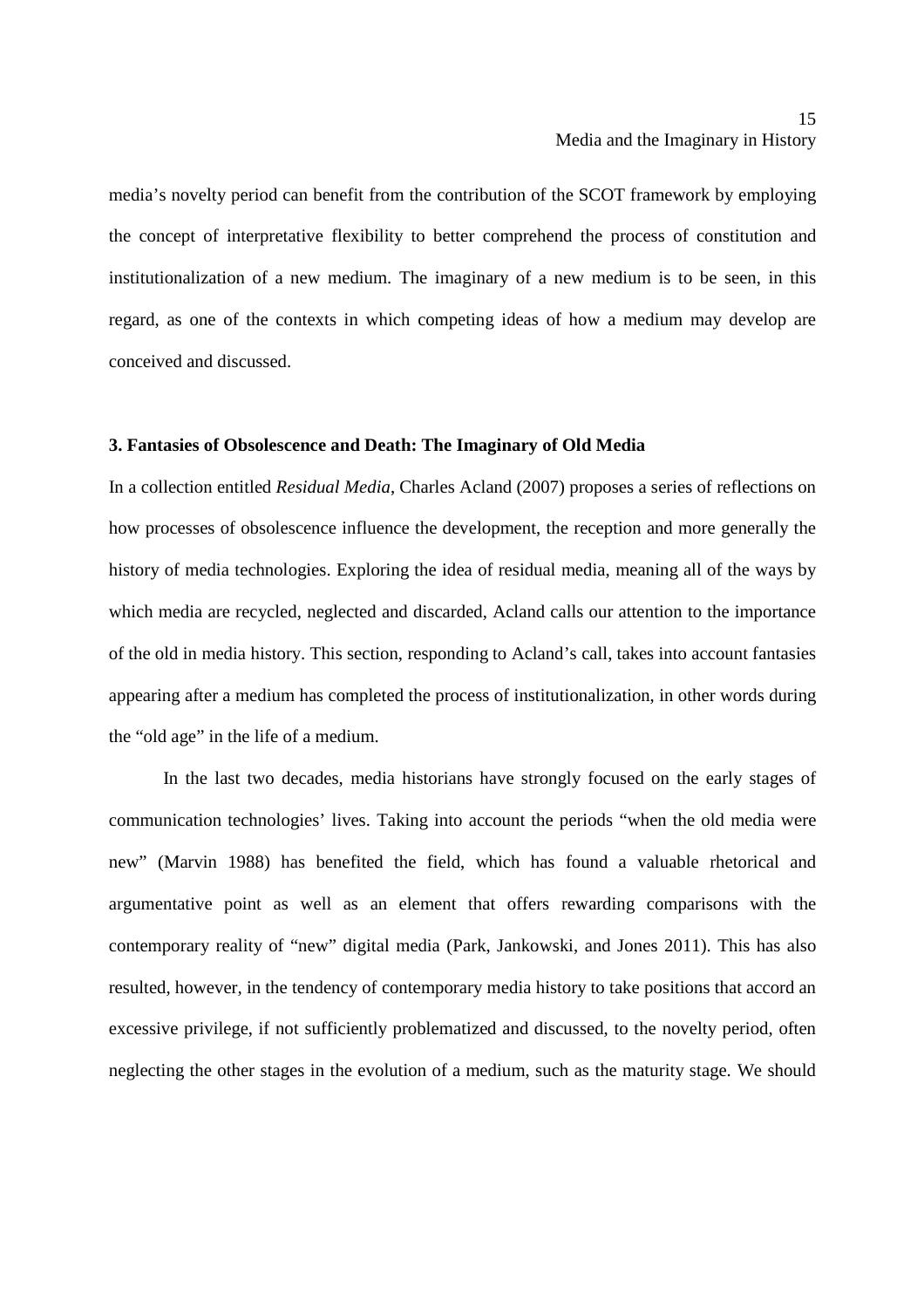not forget that media exercise a powerful influence on culture and society throughout their entire life cycle.

Old media are those media whose institutional, social, and cultural position is fully developed and established. When successful and widespread, media gain a high degree of popularity, accompanied by the capacity to stimulate cultural discourses that can reach an extremely high degree of relevance and diffusion (Edgerton 2007). Sometimes media can become unconscious metaphors used by contemporary societies to think about the present and the future. The more successful they are, the more media impose and create the imaginary around them: cinema has produced and visualized a vast range of imaginary constructions (Sorlin 1997, Morin 2005); newspapers have created imagined, and often national, communities of people linked by a common medium (Anderson 1983); television has restructured fears and imaginations of contemporary societies (Sconce 2000, 124-166).

The tendency of media history to focus on the novelty period has also been evident in literature on the imaginary developed within this field, and the question of how the imaginary is related to old media technologies has been frequently disregarded. The present section aims to fill this gap in media theory and history by addressing the question of which media fantasies are specific to old media. We will argue that old media are usually entangled in imaginary constructions which point to one of two main ideas: their potential disappearance and the nostalgic feeling they evoke.

 The first idea to play a role in the imaginary of old media is connected to their possible disappearance. Old media are often the subject of predictions expressing limited faith in their future, especially when a new technology seems poised to "replace" them in certain ways. Here speculations arise about the possible disappearance of the older medium. While it is not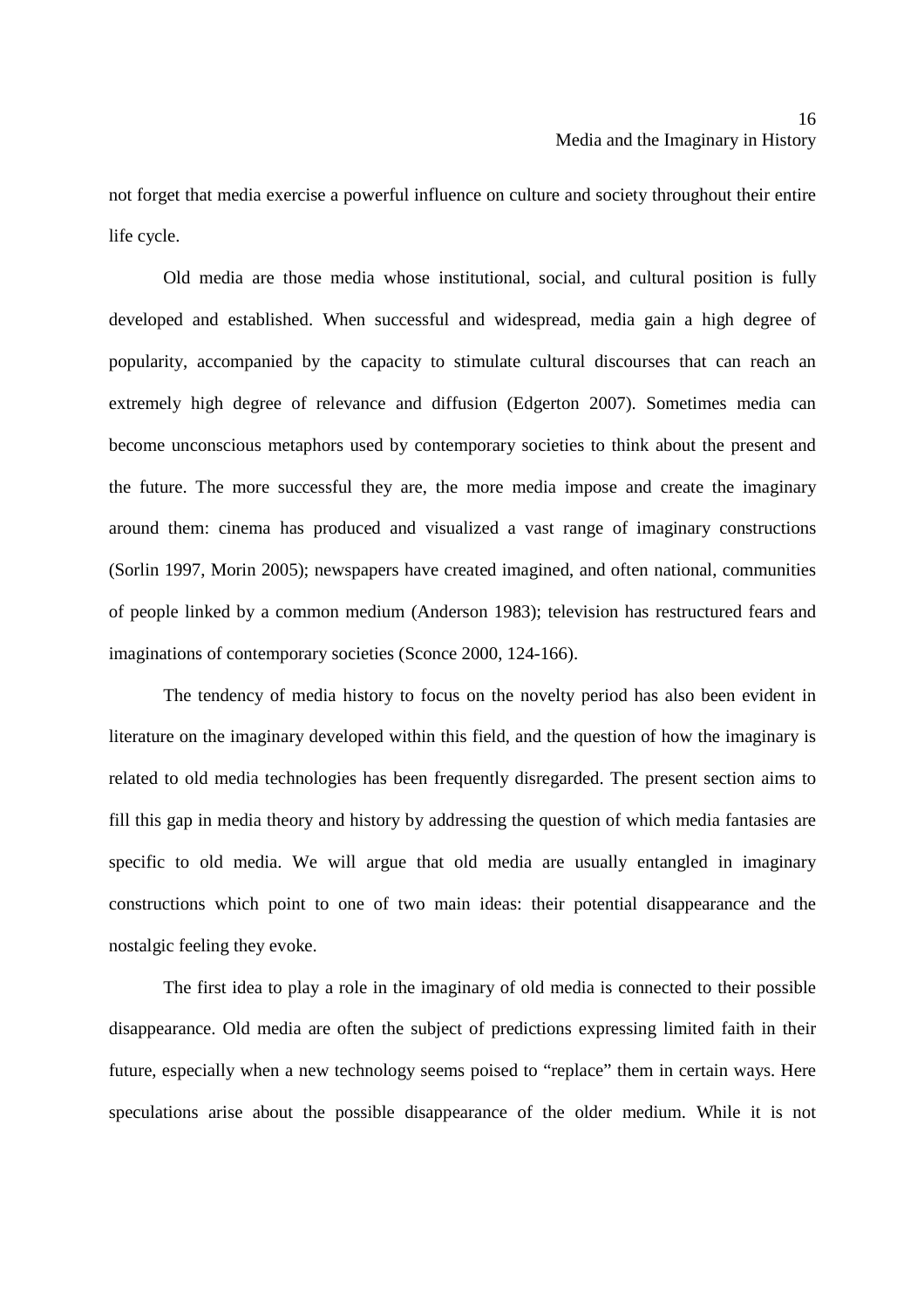considered kind to suggest to a person that she is going to die, this straightforward social rule does not apply to media technologies, as can be seen by examining the frequency of forecasts imagining the possible "death" of a medium. In the history of media, one can find many examples of predictions and fantasies about the death of old media. Following the introduction of computer technologies and the internet, for instance, critics have proposed the possible "death" of television (McRae 2006). A few decades earlier, the same was said of radio and cinema when television appeared destined to cannibalize them (Young 2006, Stephens 1991).

Media historians have demonstrated that these forecasts are often wrong. Old media frequently react to the introduction of a new technology, changing institutional frames, applications, and targeted publics, but they rarely disappear (Balbi 2005, Thorburn and Jenkins 2003, Spar 2001, Natale and Ballatore 2014). Radio, for instance, did not die after the introduction of television. Instead, it became more popular to listen to radio at certain times of day, such as the early morning, when the television is not yet on and people listen to the radio; moreover, radio increased its capacity to reach specific kinds of audiences, such as people who often travel by car.

The creation of fantasies about the "death" of a medium is today at play in the imaginary connected to the introduction, and the commercial success, of e-readers. Nostalgic commentators lament the fact these new devices lack the smell and feel of books (Ballatore 2012). Others fear that the "old" paper books will disappear, and that in the future readers will have to rely exclusively on displayed books. While it is not possible to ascertain now whether this claim is true, the history of the book suggests that technological changes have usually not caused older writing media to disappear completely – even if technological change has resulted in the marginalization of certain techniques (Eisenstein 2005).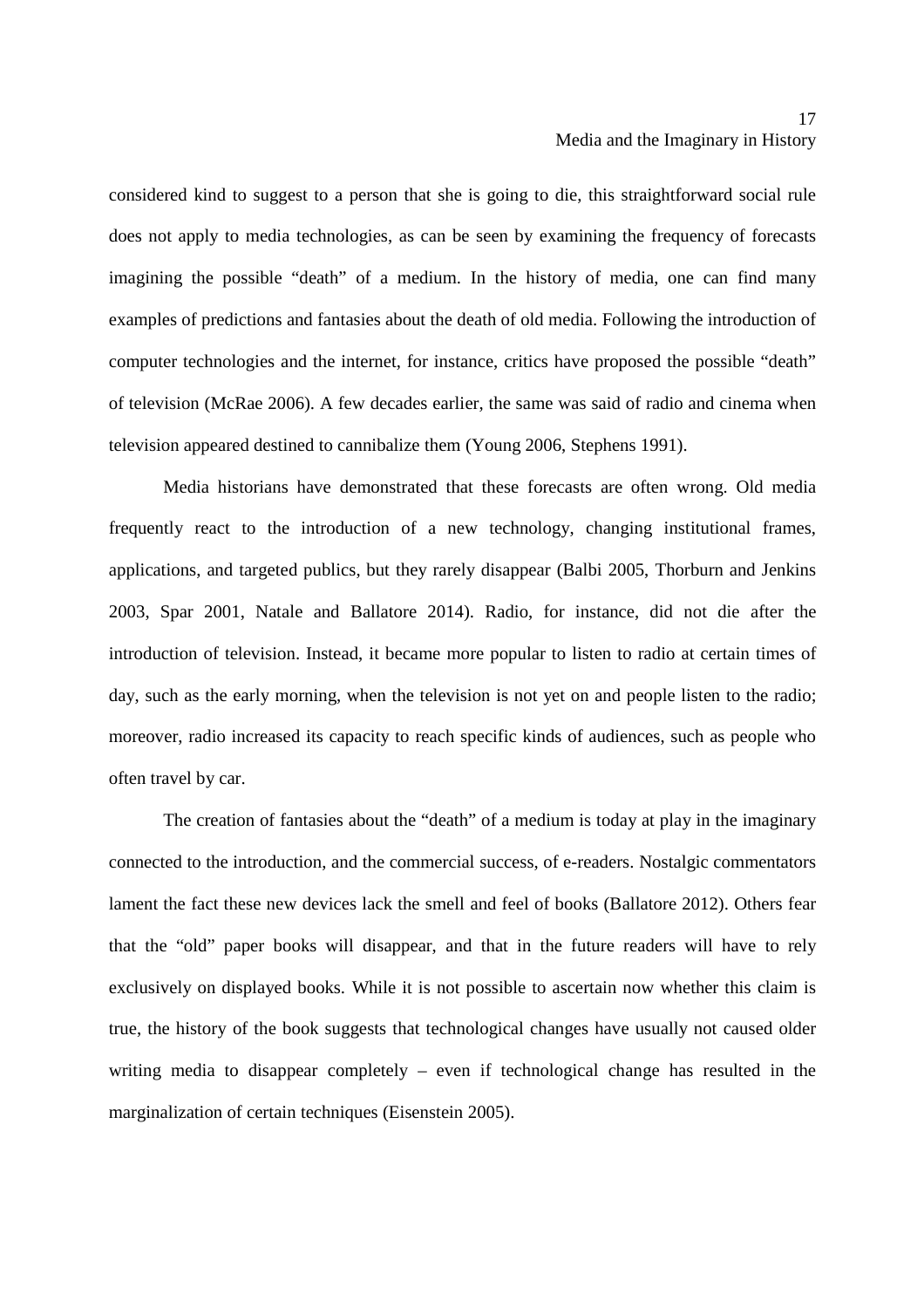The second idea to have a strong impact on the imaginary of old media is connected to the feeling of nostalgia (Turner 1987). When a new medium partially or completely supplants a new one, mechanisms of emotional affection and nostalgia can arise. This has been the case, for instance, in the passage from vinyl to digital music recording, with the aging of the vinyl format being accompanied by its emergence as a cult object and an item for collecting (Davis 2007); in the shift from silent to sound cinema (Altman 2004); or in the move from analog to digital photography and film, with the older technologies being re-interpreted as more fascinating or authentic (Marks 1997). In all of these cases, the status of the old as residual of a nostalgic past or as decaying intersects with the emotional attachment between media technologies and their users. The old medium is invested with an aura of fascination which may stimulate the creation of fantastic narratives (Bolter et al. 2006).

An instance of how nostalgia influences the imaginary of old media can be found in the history of spirit photography, a spiritualist practice by which the image of one or more spirits was supposedly "captured" on a photographic plate. The interaction of psychical research with the development of communications technologies in the nineteenth and early twentieth century has recently been the subject of much scholarly attention (Peters 1999, Sconce 2000, Hahn and Schüttpelz 2009, Galvan 2010). As many have noted, spiritualists, parapsychologists and psychic researchers have entertained particular relationships to media. To many of them, such as those who compared telepathy or spiritualist séances with mediated communication at a distance (Andriopoulos 2005, Ronell 1989), media were a symbolic point of reference; to others, they were instruments of recording which made it possible to register the presence of psychic powers and spirit messages, or bearers of scientific authority to be used in support of supernatural claims (Noakes 2007, 1999, Stolow 2008). This emphasis on media and technology was sometimes also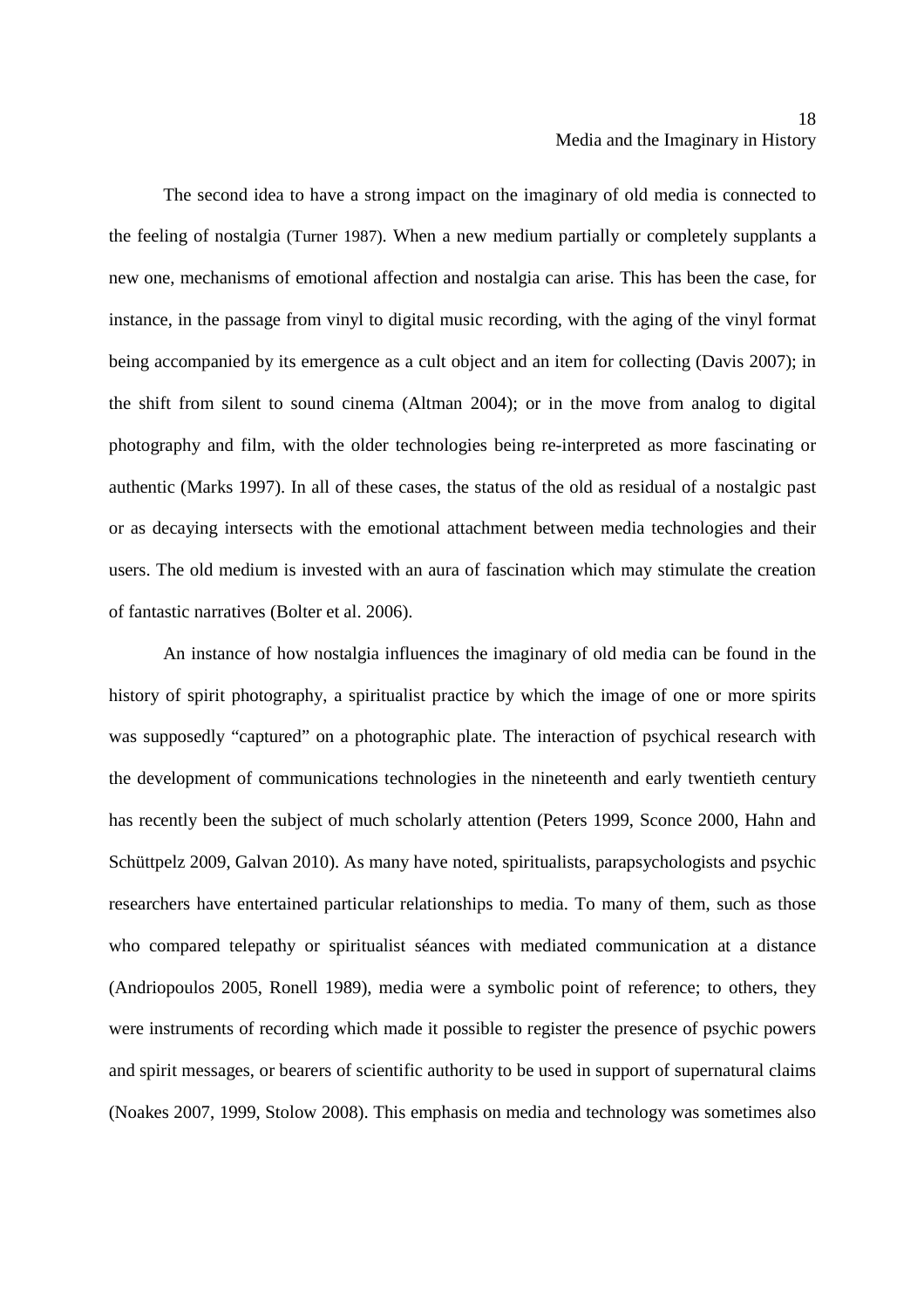directed by nostalgic feelings toward obsolete media. In particular in the early twentieth century, obsolete photographic technologies and cameras were employed by spiritualist mediums to detect ghosts through the production of spirit photographs (see Natale 2008). Many considered older photographic technologies to be a more powerful means of channeling the other world (Coates 1911). Thus the nostalgia for old technologies merged with the fascination for death and fantasies about the clairvoyant power of the photographic medium, and the reliance on technology for exploring and verifying supernatural phenomena was coupled with a predilection for obsolete photographic technologies.

In summary, a series of fantasies specific to old media can be identified. These are most frequently connected to the idea that the old medium may disappear in the future or to the emergence of nostalgic feelings regarding obsolete media. The resulting fantasies recur in media history, which is to say that they can be found in connection with different media in different times. Like prefabricated formulas which an orator can employ in different contexts, these imaginary constructions are to be regarded as *topoi* or "recurring cyclical phenomena" (Huhtamo 1997, 222) of the way old media are perceived and imagined within the public sphere.

#### **Conclusion**

This paper addresses different periods in the evolution of media as the organizing principle for examining diverse imaginary constructions of media technologies. As we have shown, fantasies are something that media continuously produce, and which continuously influenced media. Prophecies and speculations about the future of media reveal not so much the possibilities of future technologies as they do contemporary thinking about communication and its possibilities. Imaginaries applied to new media and media that are still coming into being contribute to the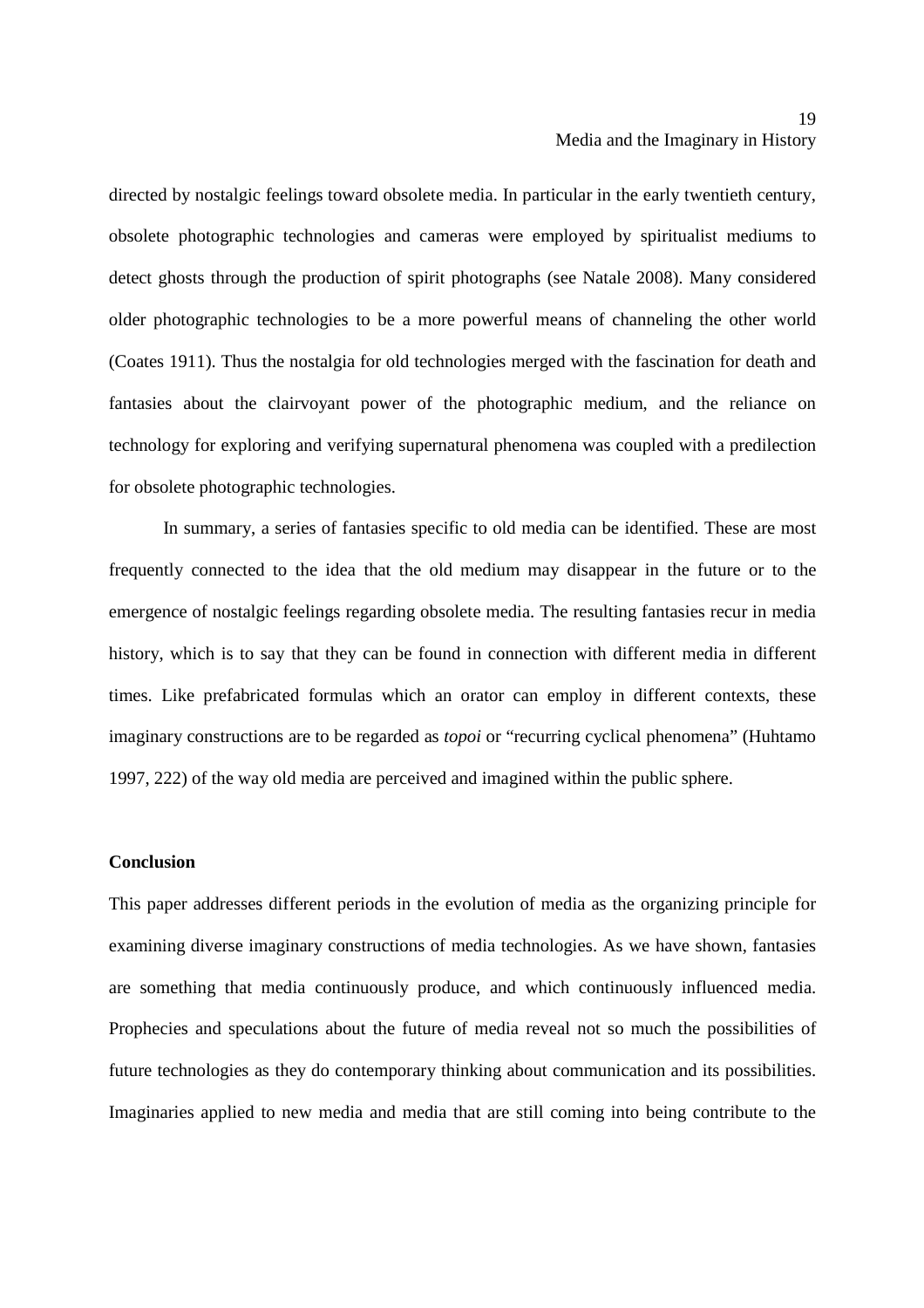early development of these technologies, providing early pioneers and users with a reservoir of possible interpretations to be experimented with and applied. Lastly, in the phase of maturity, media create recurring imaginary fantasies about their disappearance and obsolescence, helping communities to rethink the role of old media and to stimulate their change.

How will media studies benefit from the study of the imaginary? We argue that this can be productive in at least three ways. First, imagination is an inherent aspect of media history, embedded in every phase of a medium's life. Studying media history also means studying the history of the imaginary, because the latter can tell a great deal about what societies of the past thought of media and which horizons of possibility were believed to be real or impending. Second, the imagination is an engine for media change, producing possibilities that can be experimented with and developed. Because media change is among the most relevant topics – perhaps the most relevant (Poster 2007) – for contemporary media history, scholars should be careful not to overlook the dimension of the imaginary. Third and last, studying the impact of the imagination on media history is one more way to better analyze the social and cultural construction of media. Fantasies are produced by the agency of different social groups, and they in turn lead to the development of different ideas of media. Studying these fantasies means analyzing the cultural grounds and the cultural possibilities through which media have been built, changed, saved, and also "killed" or forgotten. In sum, the study of media fantasies touches on the grounds in which media history should be rooted: the life, change, and perception of media technologies.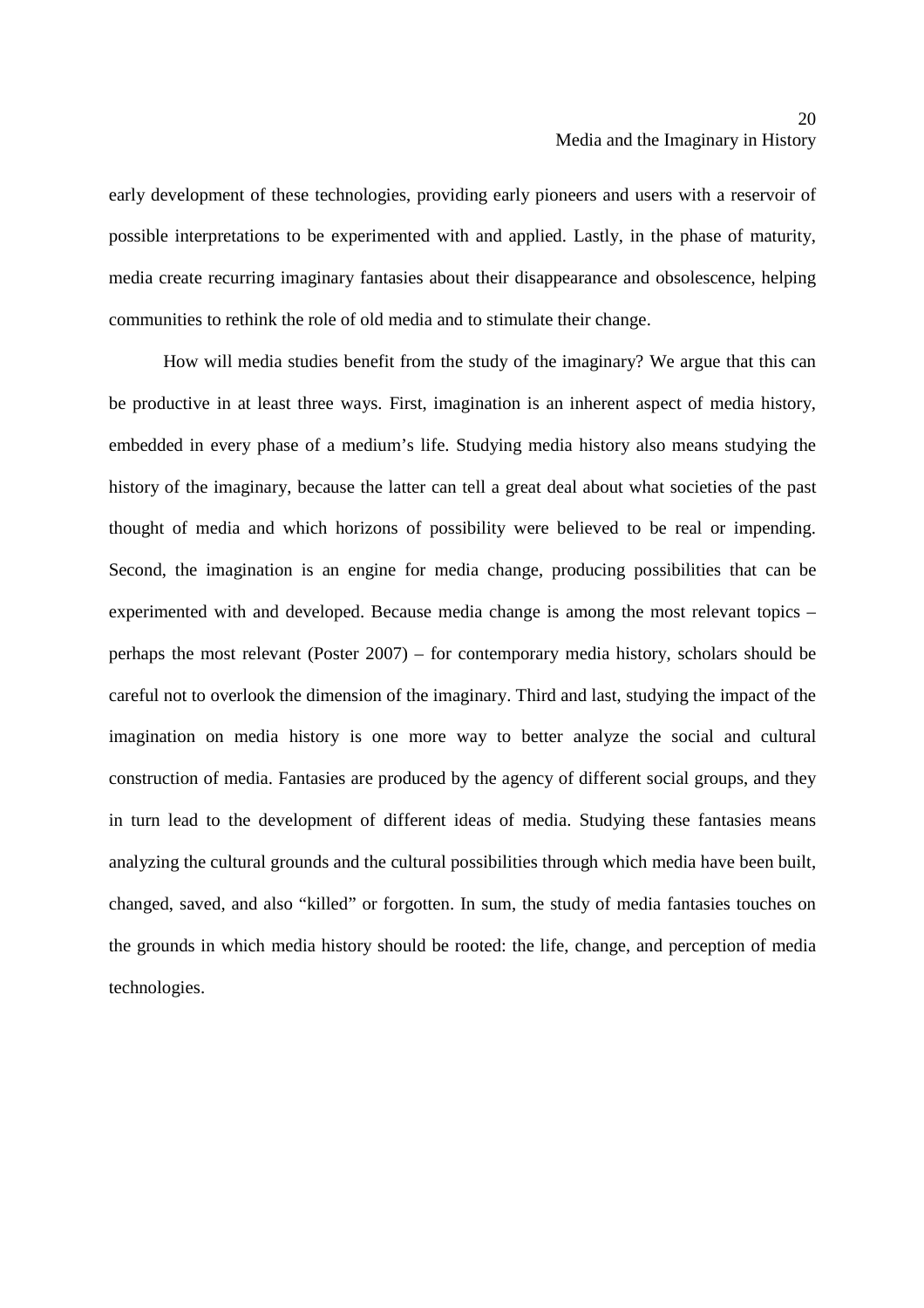#### References

- 1930. "Prophets and their prophecies." *Popular Mechanics* no. 54 (6):970-973.
- n.d. *Cosa è l'Araldo Telefonico e come funziona?* Pescara: Industrie grafiche di Pescara.
- Acland, Charles R. 2007. *Residual media*. Minneapolis: University of Minnesota Press.
- Altman, Rick. 2004. *Silent film sound*. New York: Columbia University Press.
- Anderson, Benedict. 1983. *Imagined communities: Reflections on the origin and spread of nationalism*. London: Verso.
- Andriopoulos, Stefan. 2005. "Psychic Television." *Critical Inquiry* no. 31 (3):618-637.
- Balbi, Gabriele. 2005. "I vecchi e i giovani: Strategie di mimesi tra old e new media." *Studies in Communication Sciences* no. 5 (1):183-204.
- Balbi, Gabriele. 2010. *La radio prima della radio: l'Araldo telefonico e l'invenzione del broadcasting in Italia*. Roma: Bulzoni.
- Balbi, Gabriele. 2012. There is something new under the media today, or rather, something ancient. In *4th National Conference STS Italia*. Rovigo, Italy.
- Ballatore, Andrea. 2012. Kindle non olet: The emergence of e-Readers and print book nostalgia. In *4th National Conference STS Italia*. Rovigo, Italy.
- Batchen, Geoffrey. 1997. *Burning with desire: The conception of photography*. Cambridge: Mit Press.
- Bijker, Wiebe E. 1995. *Of bicycles, bakelites, and bulbs: Toward a theory of sociotechnical change*. Cambridge, Mass.: MIT Press.
- Boddy, William. 2004. *New media and popular imagination: Launching radio, television, and digital media in the United States*. Oxford: Oxford University Press.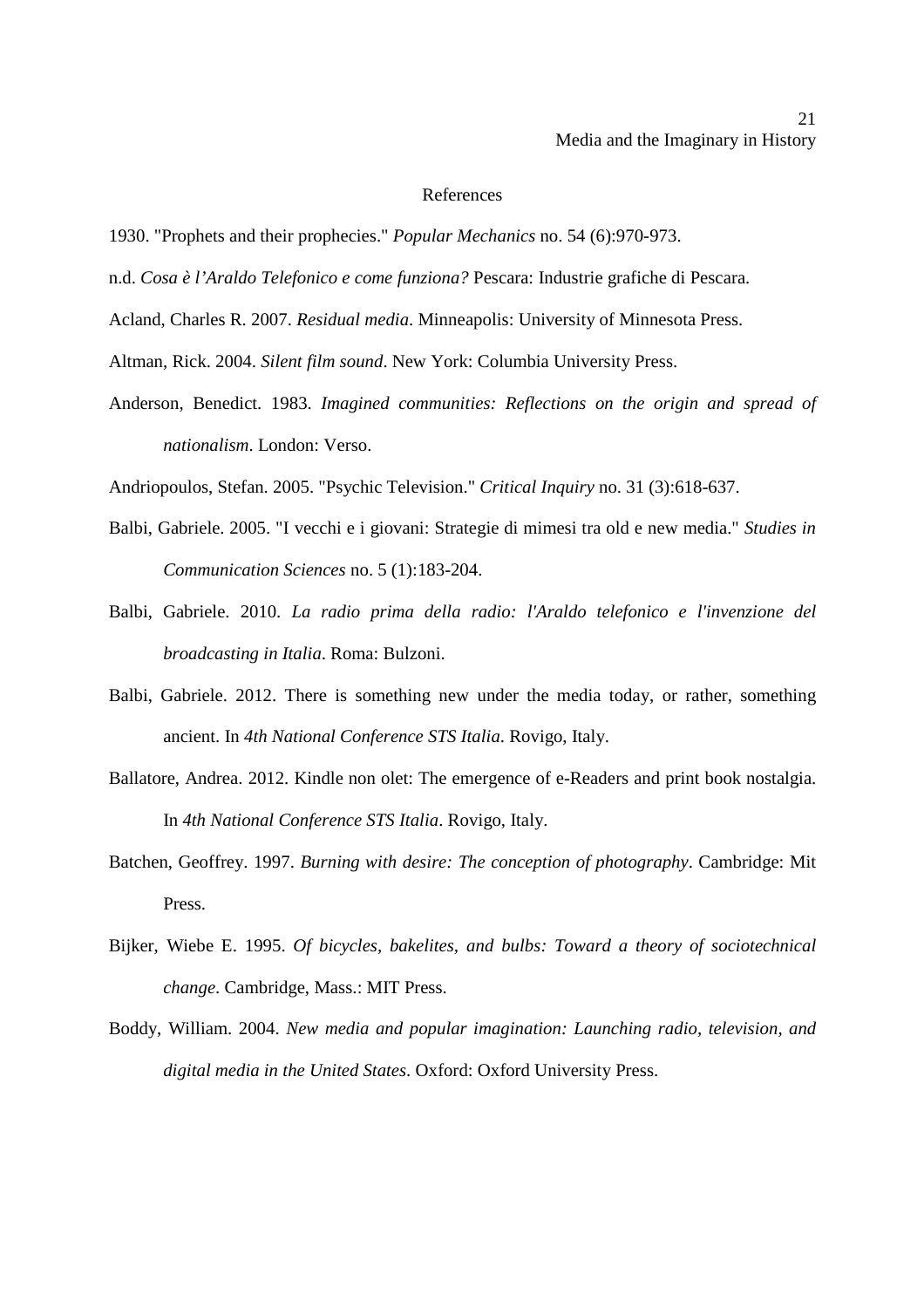- Bolter, J. David, and Richard A. Grusin. 1999. *Remediation: Understanding new media*. Cambridge, Mass.: MIT Press.
- Bolter, J. David, Blair MacIntyre, Maribeth Gandy, and Petra Schweitzer. 2006. "New media and the permanent crisis of aura." *Convergence: The International Journal of Research into New Media Technologies* no. 12 (1):21-39. doi: 10.1177/1354856506061550.

Brown, Jim. 1996. *Radar: How it all began*. London: Janus.

- Brügger, Niels. 2002. "Theoretical reflections on media and media history." In *Media history: Theories, methods, analysis*, edited by Niels Brügger and S. Kolstrup. Aarhus: Aarhus University Press.
- Carey, James W., and John J. Quirk. 1970. "The mythos of the electronic revolution." *The American Scholar* no. 39 (3):395-424.
- Carlson, W. Bernard. 2005. "Inventor of dreams." *Scientific American* no. 292 (3):78-85.
- Ceram, C. W. 1965. *Archaeology of the Cinema*. New York: Harcourt, Brace and World.
- Coates, James. 1911. *Photographing the invisible: Practical studies in spirit photography, spirit portraiture, and other rare but allied phenomena*. Chicago, Ill.: Advanced Thought Pub.
- Corn, Joseph J. 1986. *Imagining Tomorrow: History, Technology, and the American Future*. Cambridge, Mass.: MIT Press.
- Davis, John. 2007. "Going analog: Vinylphiles and the consumption of the "obsolete" vinyl record." In *Residual media*, edited by Charles R. Acland, 222-236. Minneapolis: University of Minnesora Press.
- De Sola Pool, Ithiel, Craig Dekker, Stephen Dizard, Kay Israel, Pamela Rubin, and Barry Weinstein. 1977. "Foresight and hindsight: The case of the telephone." In *Social impact of the telephone*, edited by Ithiel De Sola Pool, 127–157. Cambridge, MA: MIT Press.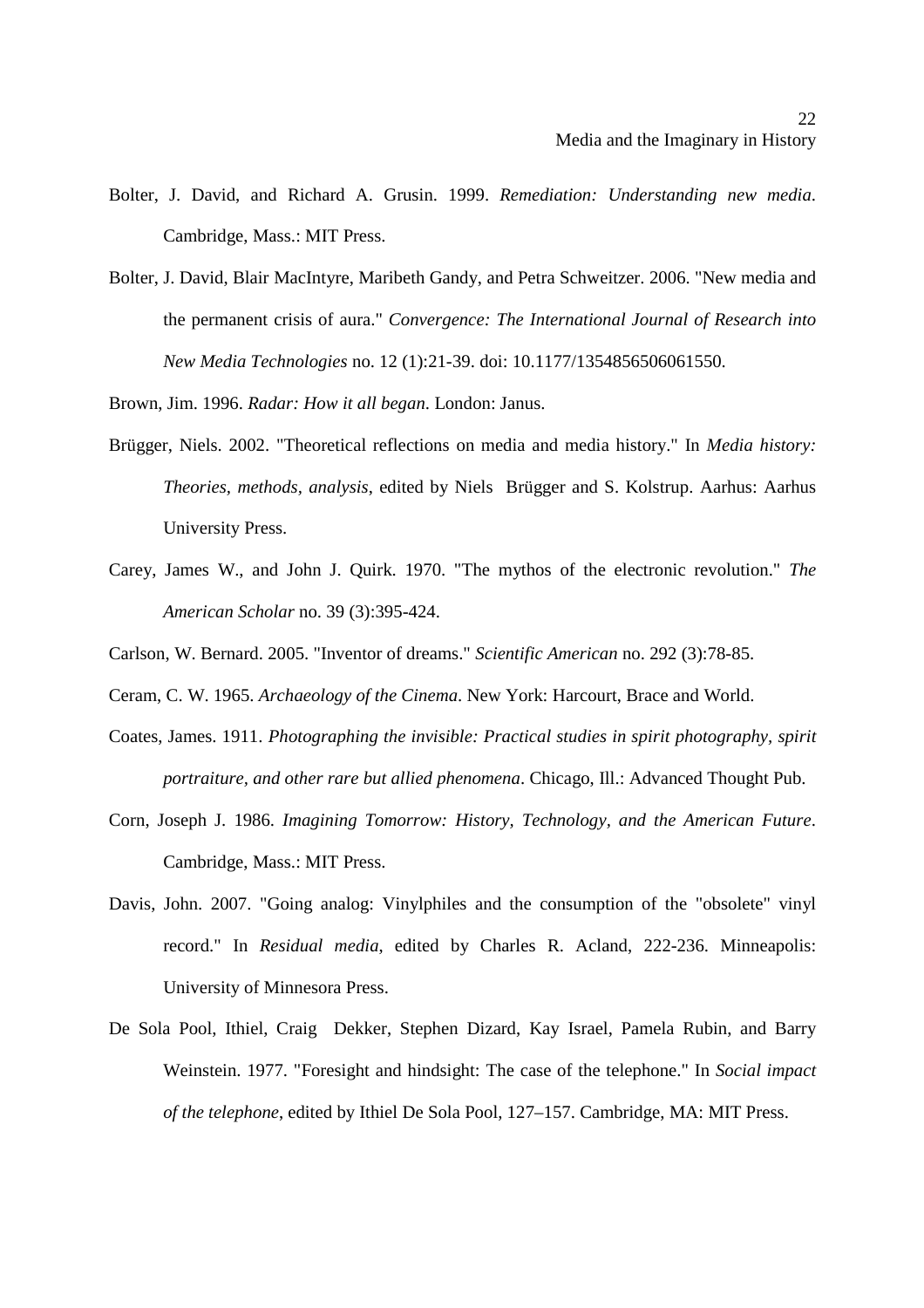- Douglas, Susan J. 1987. *Inventing American broadcasting, 1899-1922*. Baltimore: Johns Hopkins University Press.
- Edgerton, David. 2007. *Shock of the old: Technology and global history since 1900*. Oxford: Oxford University Press.
- Eisenstein, Elizabeth L. 2005. *The printing revolution in early modern Europe*. 2nd ed. Cambridge: Cambridge University Press.
- Fickers, A. 2012. "Visibly audible: The radio dial as mediating interface." In *The Oxford handbook of sound studies*, edited by T. Pinch and K. Bijsterveld, 411-439. Oxford: Oxford University Press.
- Flichy, Patrice. 2007. *The Internet Imaginaire*. Cambridge, Mass.: MIT Press.
- Friedberg, Anne. 1994. *Window shopping: Cinema and the postmodern*. Berkeley: University of California Press.
- Galvan, Jill Nicole. 2010. *The sympathetic medium: Feminine channeling, the occult, and communication technologies, 1859-1919*. Ithaca: Cornell University Press.
- Gitelman, Lisa. 2006. *Always already new: Media, history and the data of culture*. Cambridge, Mass.: MIT Press.
- Hahn, Marcus, and Erhard Schüttpelz. 2009. *Trancemedien und neue Medien um 1900: Ein anderer Blick auf die Moderne*. Bielefeld: Transcript.
- Hong, Sungook. 2001. *Wireless: From Marconi's black-box to the audion*. Cambridge, Mass.: MIT Press.
- Huhtamo, Erkki. 1997. "From kaleidoscomaniac to cybernerd: Notes toward an archaeology of the media." *Leonardo* no. 30 (3):221-224.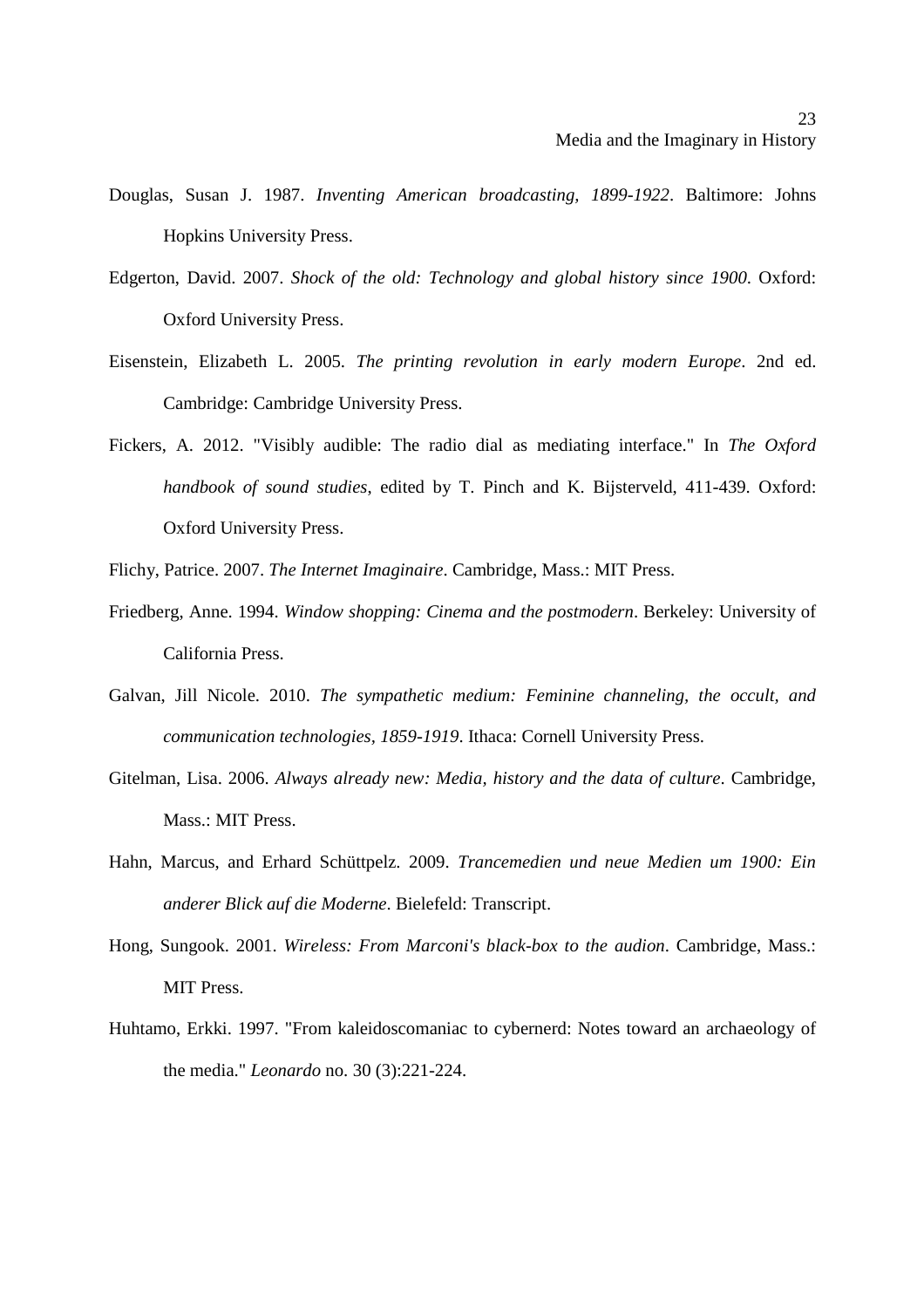- Jenkins, Henry. 2006. *Convergence culture: Where old and new media collide*. New York: New York University Press.
- Kluitenberg, Eric. 2006. *Book of imaginary media: Excavating the dream of the ultimate communication medium*. Rotterdam: NAI.
- Lehman-Wilzig, Sam, and Nava Cohen-Avigdor. 2004. "The natural life cycle of new media evolution: Inter-media struggle for survival in the internet age." *New Media & Society* no. 6 (6):707-730. doi: 10.1177/146144804042524.
- Mannoni, Laurent. 1995. *Le grand art de la lumière et de l'ombre : archéologie du cinéma*. Paris: Nathan.
- Marks, Laura U. 1997. "Loving a disappearing image." *Cinémas* no. 8 (1-2):93-111.
- Marvin, Carolyn. 1988. *When Old Technologies Were New: Thinking about Electric Communication in the Late Nineteenth Century*. New York: Oxford University Press.
- Marx, Leo. 1964. *The Machine in the Garden: Technology and the Pastoral Ideal in America*. New York: Oxford University Press.
- McRae, Phil. 2006. "The death of television and the birth of digital convergence: (Re)shaping media in the 21st century." *SIMILE: Studies In Media & Information Literacy Education* no. 6 (2):1-12.
- Miller, Perry. 1965. *The life of the mind in America, from the Revolution to the Civil War*. New York: Harcourt.
- Morin, Edgar. 2005. *The cinema, or, The imaginary man*. Minneapolis: University of Minnesota Press.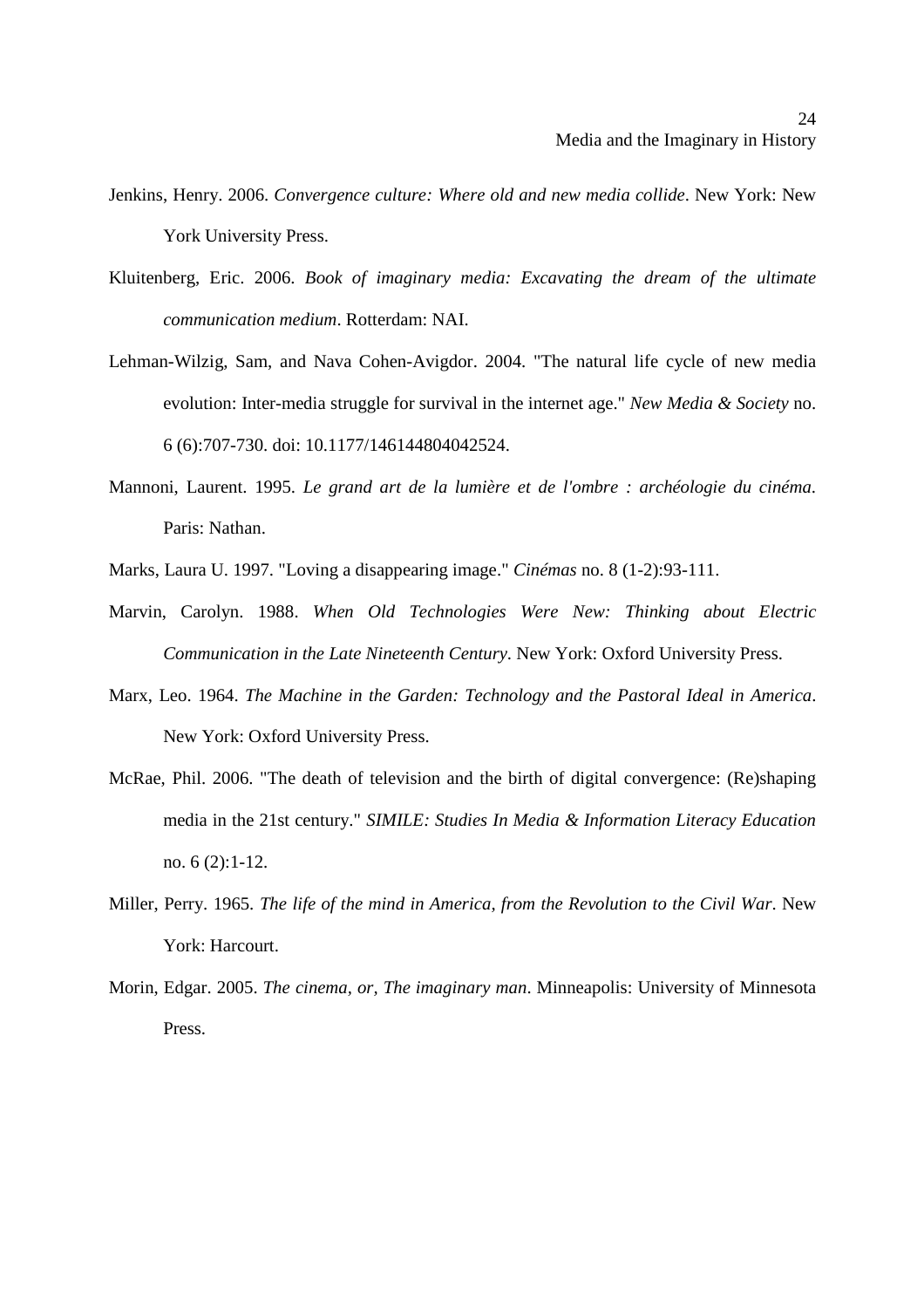- Müller, Jürgen E. 2000. "L'intermédialité, une nouvelle approche interdisciplinaire : perspectives théoriques et pratiques à l'exemple de la vision de la télévision." *Cinémas* no. 10 (2- 3):105-134.
- Natale, Simone. 2008. "Quella sensibilità esagerata della lastra: Raggi X e revival del mesmerismo nella fotografia di fine Ottocento." *AFT – Rivista di Storia e Fotografia* no. 24 (48):53-61.
- Natale, Simone. 2011. "A cosmology of invisible fluids: Wireless, X-rays, and psychical research around 1900." *Canadian Journal of Communication* no. 36 (2):163-175.
- Natale, Simone. 2012a. "Fantasie mediali: Storia dei media e la sfida dell'immaginario." *Studi Culturali* no. 9 (2):269-84.
- Natale, Simone. 2012b. "Understanding media archaeology." *Canadian Journal of Communication* no. 37 (3):523-527.
- Natale, Simone, and Andrea Ballatore. 2012. Programming the future: Technological forecasts and the rise of artificial intelligence (1943-1974) In *"Intorno ai media" Seminars Series*. Torino, Italy.
- Natale, Simone, and Andrea Ballatore. 2014. "The Web Will Kill Them All: New Media, Digital Utopia, and Political Struggle in the Italian 5-Star Movement." *Media, Culture & Society* no. 36 (1):105-121.
- Neuman, W. Russell. 2010. *Media, technology, and society: Theories of media evolution*. Ann Arbor: University of Michigan Press.
- Noakes, Richard J. 1999. "Telegraphy is an occult art: Cromwell Fleetwood Varley and the diffusion of electricity to the other world." *The British Journal for the History of Science* no. 32 (4):421-459.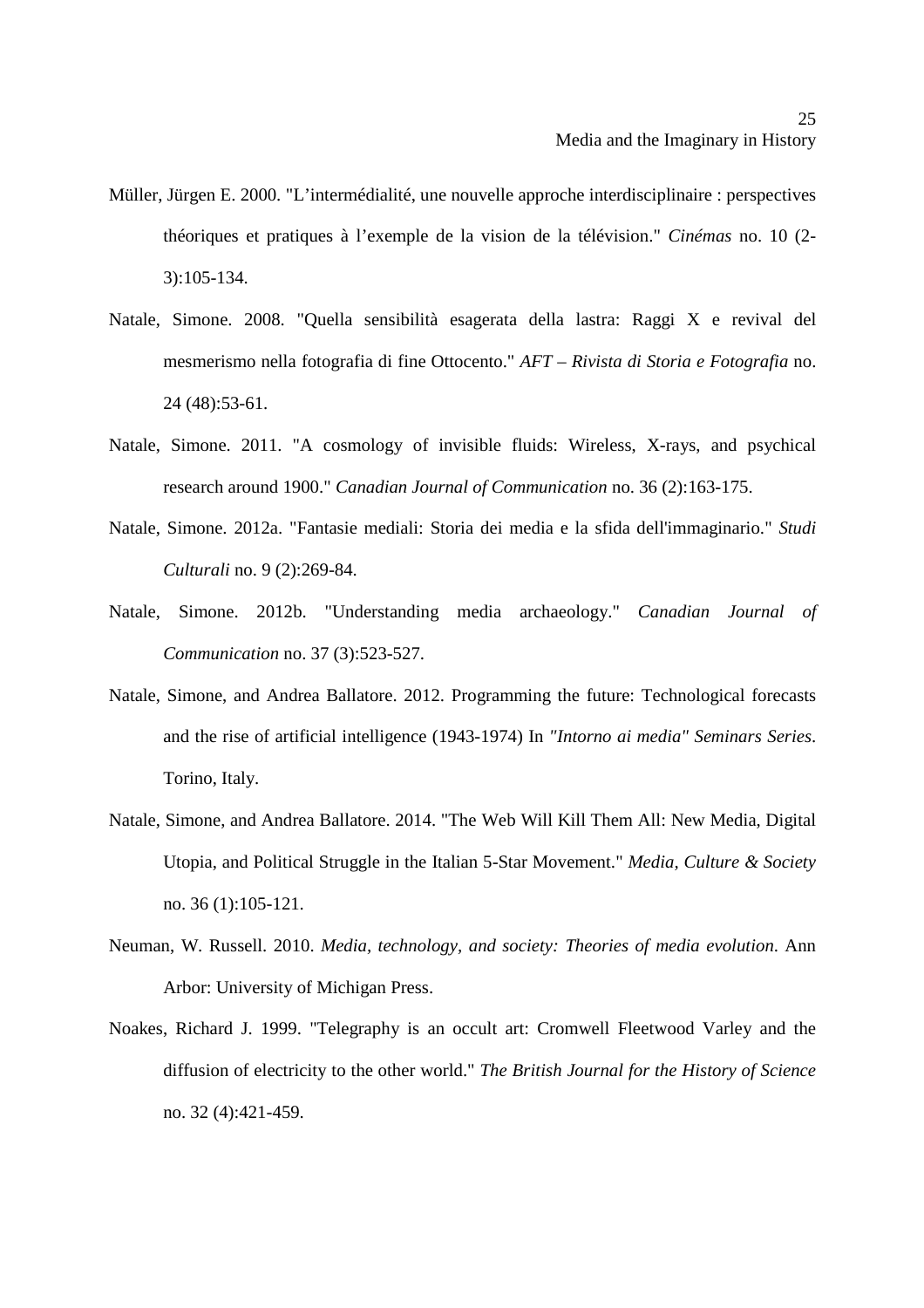Noakes, Richard J. 2007. "Cromwell Varley FRS, electrical discharge and Victorian spiritualism." *Notes and Records of the Royal Society of London* no. 61 (1):5-21.

Nye, David E. 1994. *American Technological Sublime*. Cambridge, Mass.: MIT Press.

- Nye, David E. 2004. "Technological prediction: A Promethean problem." In *Technological visions: The hopes and fears that shape new technologies*, edited by Marita Sturken, Douglas Thomas and Sandra Ball-Rokeach, 159-176. Philadelphia: Temple University Press.
- Ortoleva, Peppino. 2011. "Que sera sera. Il piacere di prevedere nella cultura di massa." *Lexia* no. 7-8:37-50.
- Park, David W., Nick Jankowski, and Steve Jones. 2011. *The long history of new media: Technology, historiography, and contextualizing newness*, *Digital formations*. New York: Peter Lang.
- Peters, John Durham. 1999. *Speaking into the air: A history of the idea of communication*. Chicago, Ill.: University of Chicago Press.
- Pinch, Trevor J., and Wiebe E. Bijker. 1987. "The social construction of facts and artifacts: Or how the sociology of science and the sociology of technology might benefit from each other." In *The social construction of technological systems: New directions in the sociology and history of technology*, edited by Wiebe E. Bijker, Thomas Parke Hughes and Trevor J. Pinch, 17-50. Cambridge, Mass.: The MIT Press.
- Poster, Mark. 2007. "Manifesto for a history of the media." In *Manifestos for History*, edited by K. Jenkins, S. Morgan and A. Munslow, 39–49. New York and Abingdon: Routledge.

Robida, Albert. 1883. *Le vingtième siècle*. Paris: G. Decaux.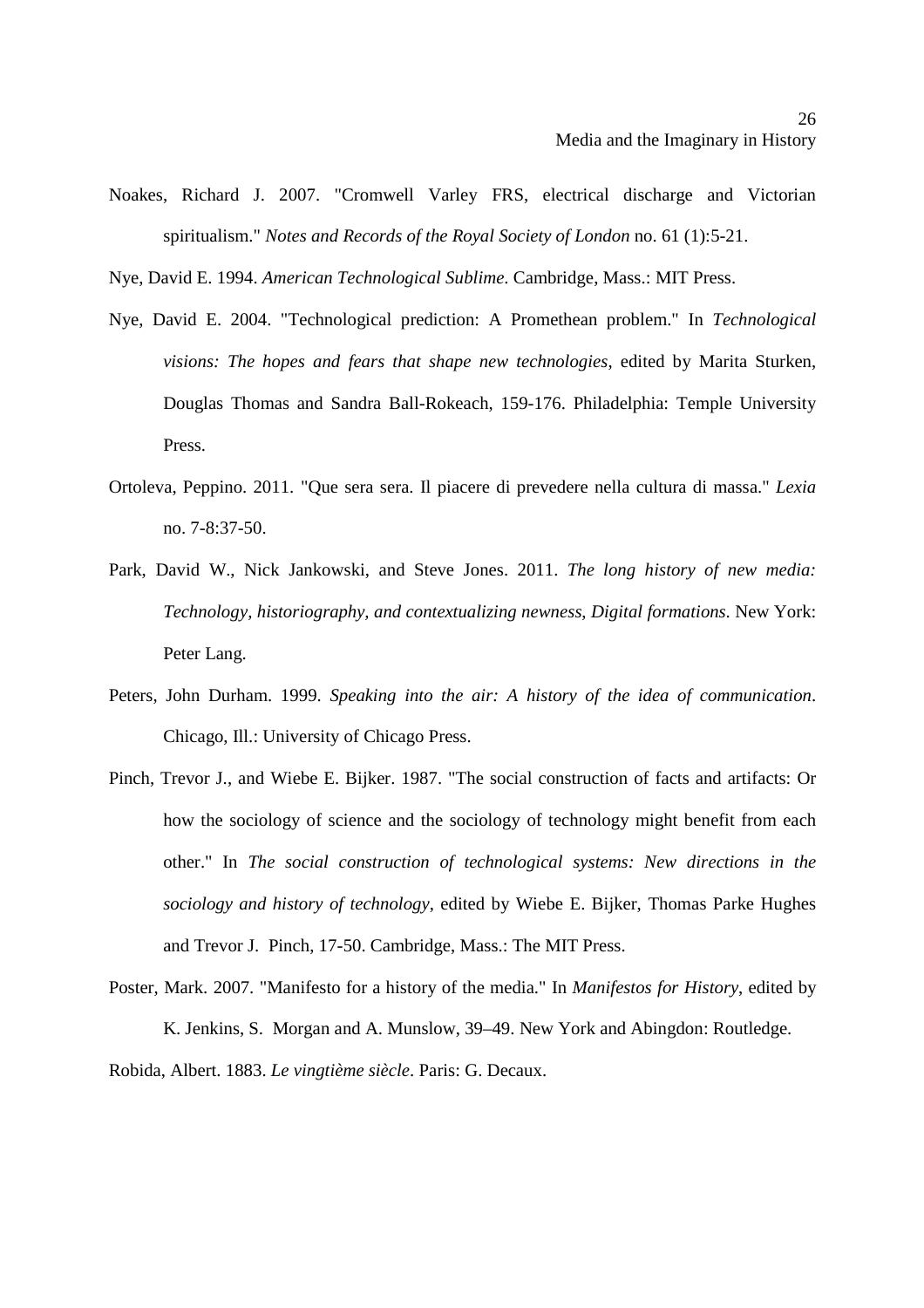- Ronell, Avital. 1989. *The telephone book: Technology--schizophrenia--electric speech*. Lincoln: University of Nebraska Press.
- Rossell, Deac. 1998. *Living pictures: The origins of the movies*. Albany: State University of New York Press.
- Sconce, Jeffrey. 2000. *Haunted media: Electronic presence from telegraphy to television*. Durham: Duke University Press.
- Sobchack, Vivian. 2004. "Science fiction film and the technological imagination." In *Technological visions: The hopes and fears that shape new technologies*, edited by Marita Sturken, Douglas Thomas and Sandra Ball-Rokeach, 145-158. Philadelphia: Temple University Press.
- Sorlin, Pierre. 1997. *Les fils de Nadar : le "siècle" de l'image analogique*. Paris: Nathan.
- Spar, Debora L. 2001. *Ruling the waves: Cycles of discovery, chaos, and wealth from the compass to the Internet*. New York: Harcourt.
- Stephens, Mitchell. 1991. "Television transforms the news." In *Communication in history, technology, culture, society*, edited by D. David J. Crowley and Paul Heyer, 237-43. White Plains, NY: Longman.
- Stöber, Rudolf. 2004. "What media evolution is." *European Journal of Communication* no. 19 (4):483-505.
- Stolow, Jeremy. 2008. "Salvation by electricity." In *Religion: Beyond a concept. The future of the religious past, vol. I*, edited by Hent De Vries, 668-686. New York: Fordham University Press.
- Sturken, Marita, Douglas Thomas, and Sandra Ball-Rokeach. 2004. *Technological Visions: The Hopes and Fears That Shape New Technologies*. Philadelphia: Temple University Press.